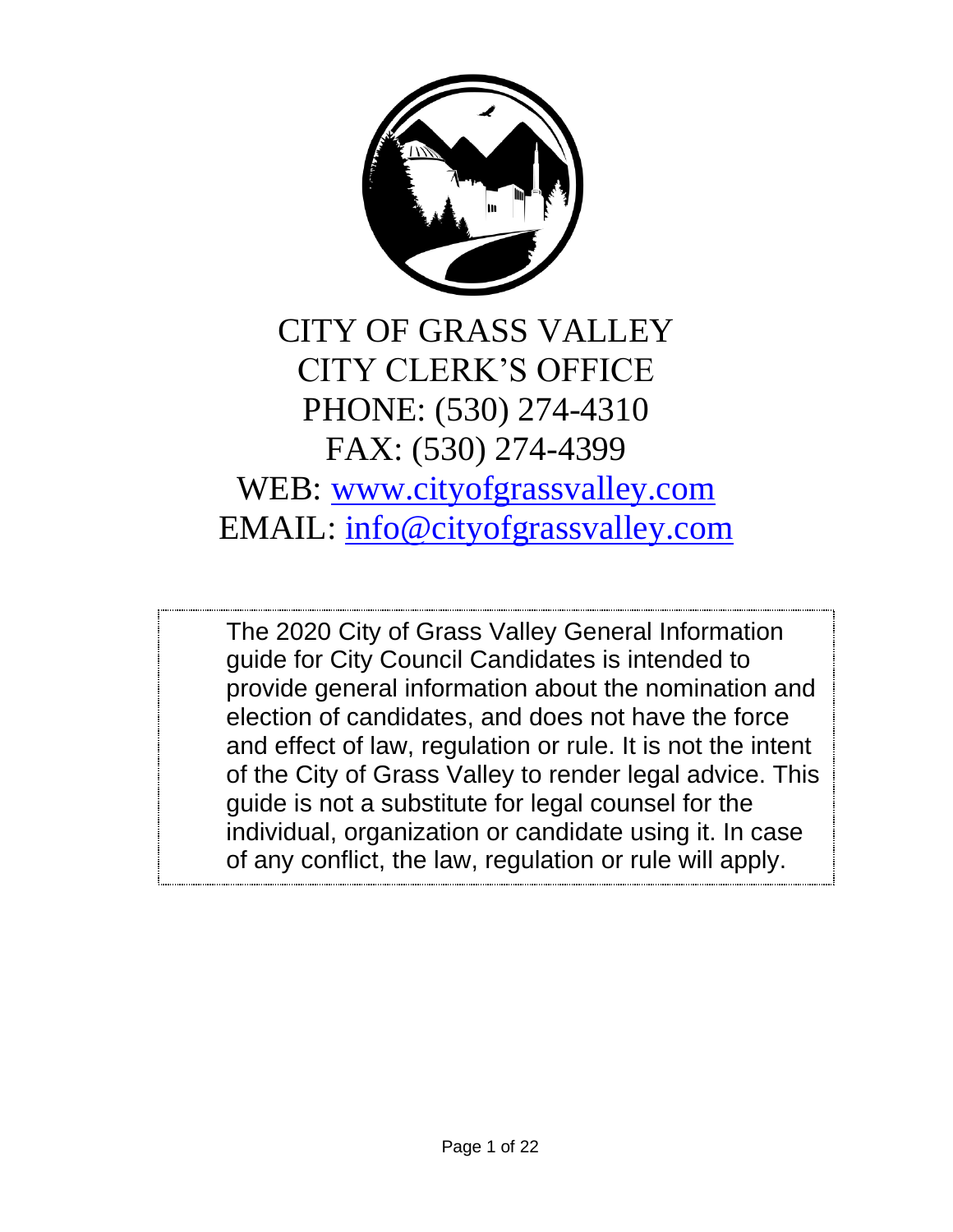# **TABLE OF CONTENTS**

| <b>Disclaimer Notice</b>                      | 3               |  |  |  |
|-----------------------------------------------|-----------------|--|--|--|
| Letter to Candidate                           | 4               |  |  |  |
| <b>Quick Reference Calendar</b>               | 5               |  |  |  |
| <b>General Information for Candidates</b>     | 6               |  |  |  |
| <b>Nomination Procedures</b>                  | 6               |  |  |  |
| <b>Candidate Statement of Qualifications</b>  | 10              |  |  |  |
| Campaign Disclosure Information               | 12 <sup>2</sup> |  |  |  |
| Code of Fair Campaign Practices               | 15              |  |  |  |
| <b>Political Signs</b>                        | 15              |  |  |  |
| Legislative Intent/Campaign Literature        | 16              |  |  |  |
| Resources                                     | 19              |  |  |  |
| <b>Candidate's Detailed Election Calendar</b> | 20              |  |  |  |
| <b>FPPC Election Filing Schedule</b>          |                 |  |  |  |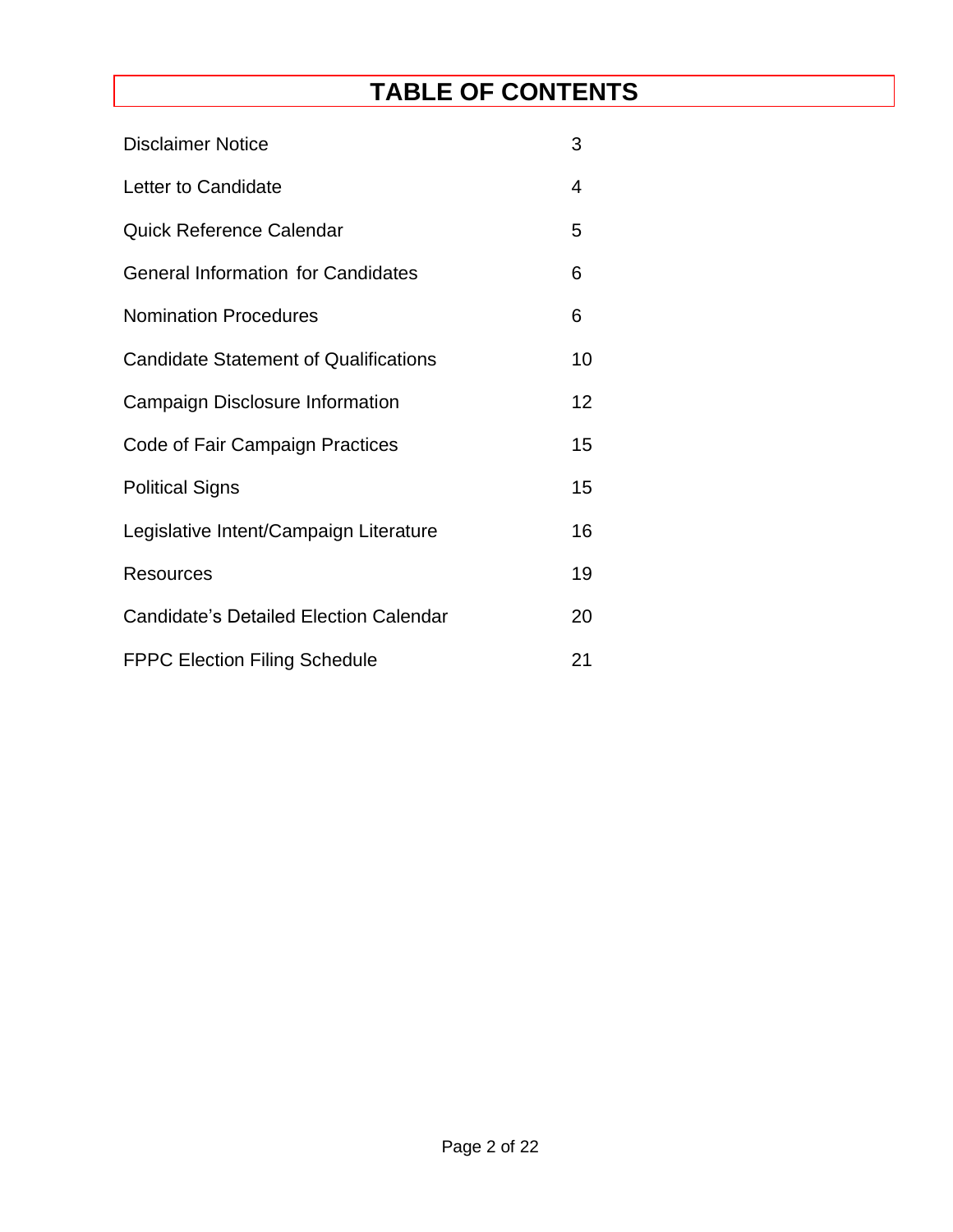# **NOTICE**

The 2020 Candidate's Handbook for November 3, 2020 Election is intended to provide general information for candidates and committees, and does not have the force and effect of law, regulation or rule. It is distributed with the understanding that City of Grass Valley is not rendering legal advice and therefore the handbook is not to be a substitute for legal counsel for the individual, organization or candidate using it.

The City of Grass Valley strongly recommends that any prospective candidate obtain legal advice, to assist in complying with applicable California laws, including the California Elections Code and California Government Code. In the case of conflict, the law, rule or regulation will apply.

> City of Grass Valley City Clerk's Office Phone: (530) 274-4310 Fax: (530) 274-4399 Web: **www.cityofgrassvalley.com** EMAIL: **info@cityofgrassvalley.com**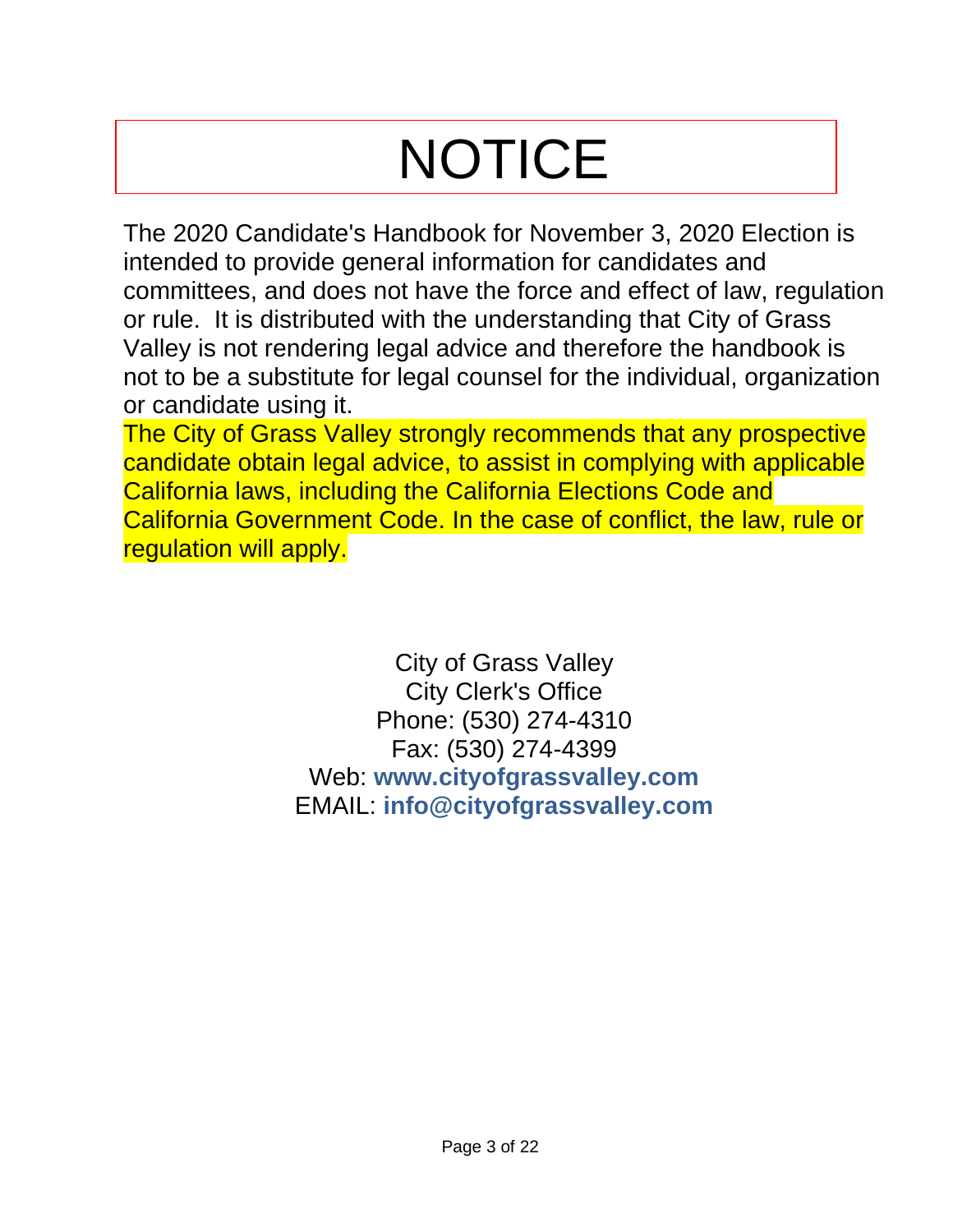

# **CITY OF GRASS VALLEY**

125 East Main Street Grass Valley, CA 95945 Tim Kiser, City Manager

 **Council Members** Lisa Swarthout, Mayor Ben Aguilar, Vice Mayor Jan Arbuckle Howard Levine Hilary Hodge

Dear Candidate,

Congratulations on your decision to seek office in the upcoming Municipal Election. Your candidacy provides voters a choice and is important to the democratic process.

This candidate handbook has been prepared to summarize major provisions of the California Elections Code and other laws related to candidates and committees involved with the elections process. The candidate filing process can be confusing and I hope that you find the handbook to be both informative and useful.

The City Clerk's Office is dedicated to helping all qualified candidates successfully complete the candidate filing process and ensure the election is fair, accurate, transparent, and administered with the utmost integrity.

The best advice for all candidates is FILE EARLY. The filing deadlines are rigid and if one waits until the last moment to file a document that may contain errors or omissions, your right to appear on the ballot may be lost. Most errors and/or oversights can be corrected given adequate time.

Please note that this election nomination papers will only be able to be picked up and dropped off by appointment only. To schedule an appointment, please contact Taylor Day by email [taylord@cityofgrassvalley.com](mailto:taylord@cityofgrassvalley.com) or by phone at 530-274-4716.

We are committed to providing the best possible service to you, your campaign staff and the voters of the City of Grass Valley.

All the best to you in your campaign,

Sincerely,

City of Grass Valley City Clerk's Office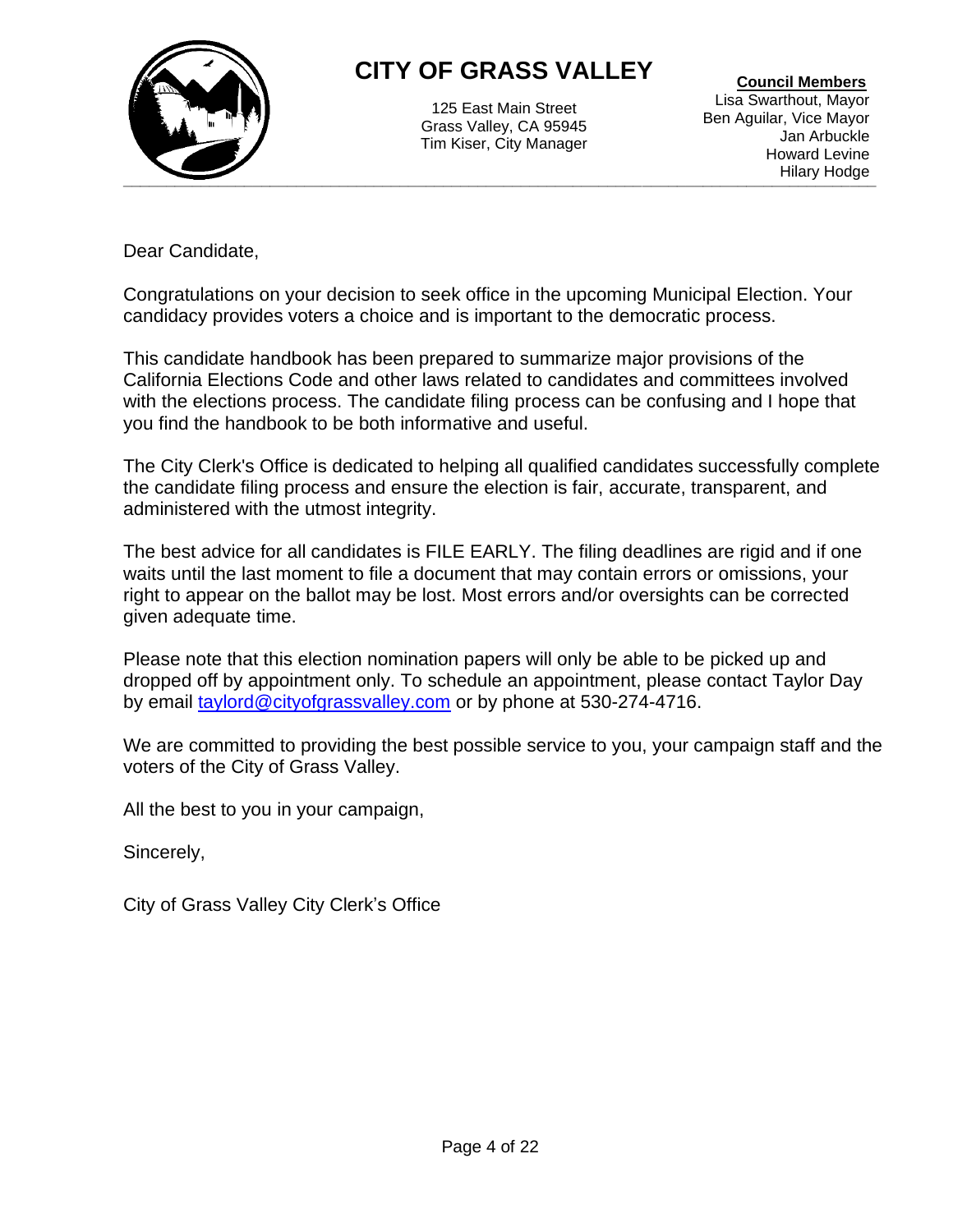# **CANDIDATE'S QUICK REFERENCE CALENDAR**

# **July 13, 2020 to August 7, 2020**

Filing Period for Nomination Papers and Candidates Statements

# **August 7, 2020**

Last Day to File Nomination Papers

# **August 8 to August 12, 2020**

Extension of Nomination Period

If an incumbent does not file by 5 p.m. on August 10, there is a 5-day filing extension for anyone other than the incumbent file for office.

#### **August 7, 2020**

Last Day to File Nomination Papers - Extended Filing Period if incumbent fails to file.

# **August 13, 2020**

Secretary of State to Determine Order of Names on Ballot

# **August 17 or August 22 if extended filing period**

Last Day of Public Review Period for Candidate's Statements

#### **August 20, 2020**

Time to Cancel Election - Insufficient Candidates

# **August 30, 2020**

Randomized List from Secretary of State By this day the SOS shall provide to elections officials a list of candidates for each county arranged according to the randomized alphabet drawn on August 13, 2020

# **September 7, 2020**

City Holiday – Office Closed

# **September 7, 2020 to October 20, 2020**

Filing Period for Write in Candidate

#### **October 12, 2020** City Holiday – Office Closed

**October 19, 2020** Last Day to Register to Vote

# **October 20, 2020**

Last Day to File for Write-in Candidate

**November 3, 2020 ELECTION DAY**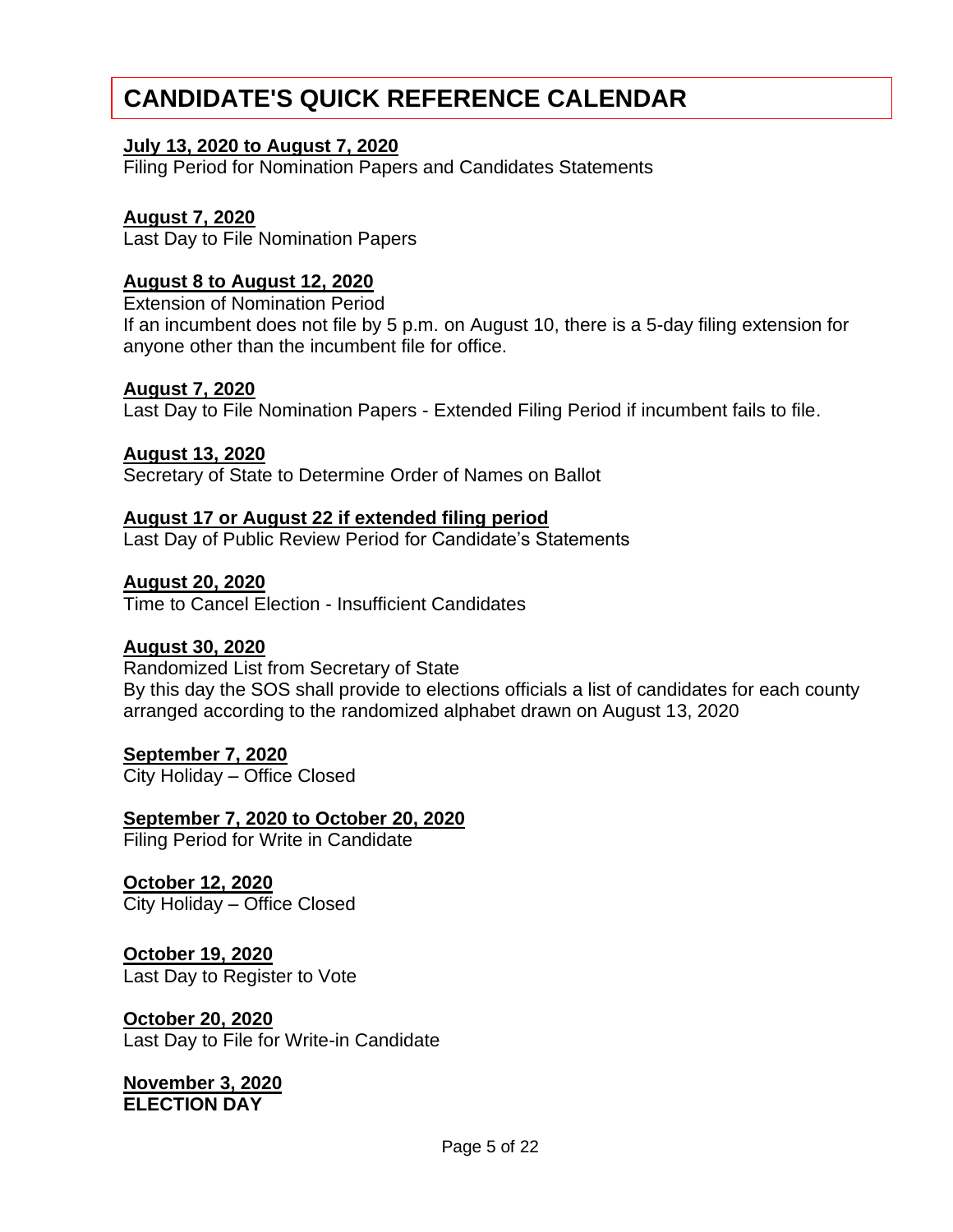# **GENERAL INFORMATION FOR CANDIDATES**

**Offices to be elected**: Three (3) seats for City Council Member are to be elected. City of Grass Valley City Council Members are elected at-large for four (4) year terms.

**Qualifications**: Be a registered voter of the city at the time Nomination Papers are issued. (GC 36502) (Grass Valley City Charter, Article V, Section 4, requires the candidate to be a resident and a registered voter in the city at the time Nomination Papers are issued.)

**Filing Requirements**: File Nomination Papers with the City Clerk, including a nomination petition containing signatures of 20 to 30 registered voters. (EC 10220; Grass Valley City Charter, Art. XI, Sec. 3)

**Taking Office**: City Council Members must be installed no later than December 11, 2018. City Council members take office following certification of the election results. Prior members remain in office until their successors are elected and certified. (GC 36503)

# **NOMINATION PROCEDURES**

## **CAN NOMINATION DOCUMENTS BE ISSUED TO SOMEONE OTHER THAN THE CANDIDATE?**

Nomination documents will not be issued to or accepted from an unauthorized person. The authorization must be in writing and signed by the candidate.

#### **NOMINATION DOCUMENTS**

Only official Nomination Documents issued by the City of Grass Valley City Clerk's Office may be used. The period in which a candidate may obtain Nomination Documents begins 113 days before and ends 88 days before the date of the election. The forms are available at the City of Grass Valley, City Clerk's Office at 125 East Main Street, Grass Valley, **by appointment only** between the hours of 8:00 a.m. and 5:00 p.m. Monday through Friday, excluding holidays. State law requires that all Nomination Documents contain the candidate's name and elective office title to which he/she is seeking nomination or election and be signed by the election official at the time of issuance.

Please note: Nomination Documents will not be issued to or accepted from an unauthorized person. The authorization must be in writing and signed by the candidate. (EC 8028(b))

# **HOW CAN MY NAME APPEAR ON THE BALLOT?**

The candidate's name as provided by the candidate on the Affidavit of Nominee is the way it will appear on the ballot.

The ballot name may be designated as follows:

- $\triangleright$  First, middle, and last names,
- $\triangleright$  Initials only and last name,
- $\triangleright$  A nickname may be included but must be in quotation marks, not parentheses.
- ➢ A familiar short version of the first name, such as "Bill" for "William", "Dick" for "Richard" or "Jim" for "James".
- $\triangleright$  No title or degree shall appear on the same line on a ballot as a candidate's name, either before or after the candidate's name. (EC 13106)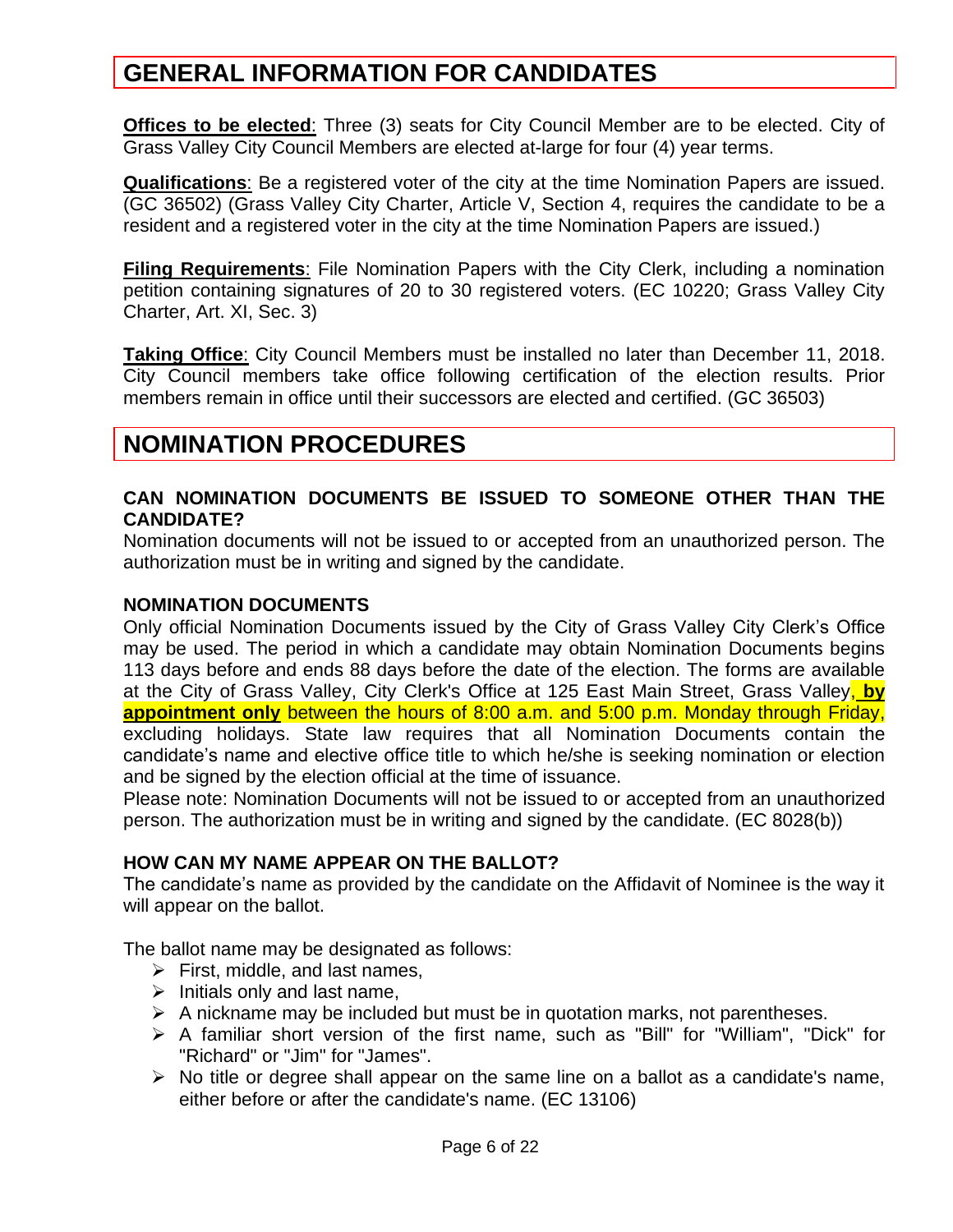$\triangleright$  A change in legal name is not allowed unless the change was made by marriage or by court decree. (EC 13104)

The Affidavit of Nominee cannot be changed after the nomination process is complete.

# **BALLOT DESIGNATION**

Pursuant to Elections Code Section 13107.3, all candidates that wish to have a ballot designation listed on the ballot must complete a ballot designation worksheet. The candidate must file the ballot designation worksheet at the same time the Affidavit of Nominee is completed. If no ballot designation worksheet is filed, no designation shall appear on the ballot.

Listing of vocation/occupation/profession/elected position below your name on the ballot is optional. If you choose to do so, you must adhere to the following requirements:

- $\triangleright$  Elective Office Title You may use an elective title if you were elected to the office and are still in that same office at the time of filing. You may use the term "incumbent" if running for the same office. If you were appointed, you must use "appointed incumbent" or the word "appointed" and the title of the office held. Exception: Candidates appointed to the office in-lieu of an election do not have to use the word "appointed".
- ➢ Principal Occupation You are limited to three words to describe your principal profession, vocation, or occupation.
- ➢ You May Not Use (a) Any designation that would mislead the voter; (b) Any suggested evaluation, such as "outstanding", "leading expert", "virtuous" or "eminent"; (c) Words indicating a prior status, such as "former" or "ex". You may not use the name of any political party.
- $\triangleright$  As of January 1, 2003, the ballot designation "community volunteer" is permissible IF a candidate's community volunteer activities constitute his/her principal profession, vocation, or occupation and the candidate is not engaged concurrently in another principal profession, vocation, or occupation. The ballot designation of "community volunteer" may not be used in combination with any other principal profession, vocation or occupational designation.
- $\triangleright$  If you choose to supply a Ballot Designation, please fill out and return the Ballot Designation worksheet.

There are other restrictions, but these are the most common. The candidate will be notified by the Nevada County Elections Office if a Ballot designation is in violation of the above requirements and/or restrictions. If an alternative Designation is not provided within the deadline set by the Nevada County Clerk, NO designation will appear on the ballot. (EC 13107)

# **EXTENSION OF NOMINATION PERIOD**

If an incumbent for office fails to file Nomination Papers by the deadline date, the nomination period is extended for five calendar days. During this period, any qualified person other than the incumbent may file Nomination Papers for the office in question.

# **INSUFFICIENT NUMBER OF CANDIDATES FOR ELECTION CONTEST (Appointment In Lieu Of Election)**

If no more candidates file for office than there are offices to be filled and if there are no other offices or measures on the ballot, the Election Official shall notify the Council and it may either: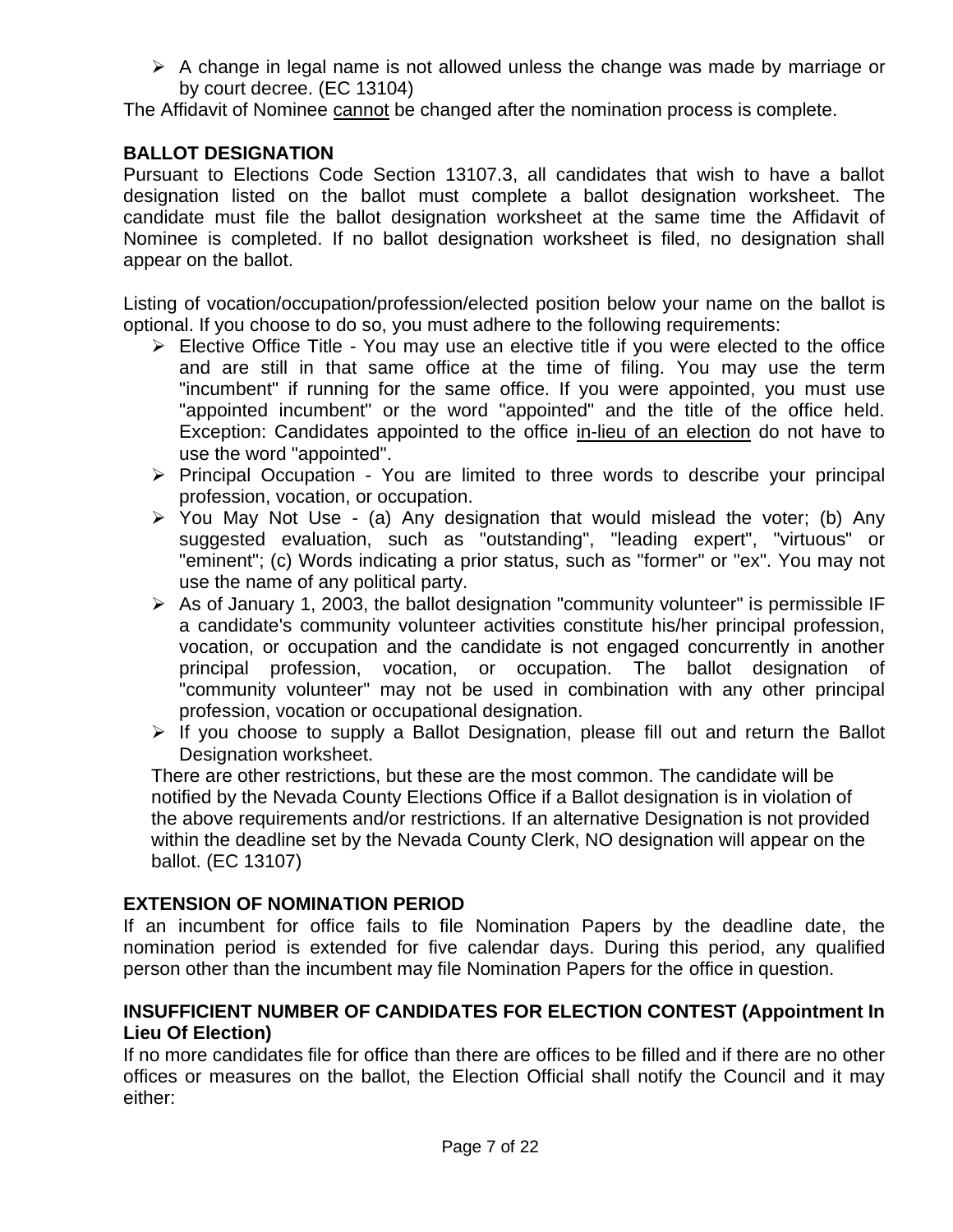- 1. Appoint to the office the person(s) who have been nominated.
- 2. Appoint to the office any eligible elector if no one has been nominated
- 3. Hold the election if either no one or only one person has been nominated.

# **STEP 1 – APPLY FOR NOMINATION DOCUMENTS**

A candidate must supply the following information: Name, residence and mailing address, telephone numbers and the elective office title for which he or she is applying. This information is used in preparing the Nomination Documents. Candidate qualifications are checked at this time.

# **STEP 2 – RECEIVE NOMINATION DOCUMENTS**

A candidate's Filing Packet Receipt is prepared and must be signed by the candidate. The following documents will then be issued to each candidate:

- 1. City of Grass Valley Candidate Handbook for City Council Candidates
- 2. Declaration of Candidacy (document prepared and retained by the City Clerk's Office).
- 3. Nomination Paper mandatory filing (At least 20 qualified signatures must be collected)
- 4. Ballot Designation Worksheet
- 5. Form 700, Statement of Economic Interest mandatory filing
- 6. Code of Fair Campaign Practices Form optional filing
- 7. Candidates Statement Guidelines and Form optional filing and must be accompanied by a payment of \$258.60 for English or \$617.20 for English and Spanish to the County of Nevada
- 8. Political Sign Policies
- 7. Election Calendar (In this election handbook)
- 9. Candidate Campaign forms:
	- 410 Statement of Organization, Recipient Committee
	- 501 Candidate Intention Statement
	- 460 Recipient Committee Campaign Statement
	- 470 Campaign Statement Short Form and Form 470 supplement
- 10. Literature and Mailing requirements information sheet

# **STEP 3 – COMPLETE NOMINATION DOCUMENTS**

Beginning July 13, 2020

# **DECLARATION OF CANDIDACY FORM**

California Election Code Law requires candidates to publicly declare their intention to run for office. The Declaration of Candidacy form is issued for this purpose.

Elections staff will complete most of the Declaration of Candidacy form for the candidate. The items that must be completed by the candidate include:

- 1. Printed name for use on the official ballot
- 2. Ballot Designation for use on the official ballot (refer to provisions provided in the General Information Section of this manual)
- 3. Incumbency in any other elected public offices
- 4. Signature and date where applicable.

# **NOMINATION PAPER/PETITION**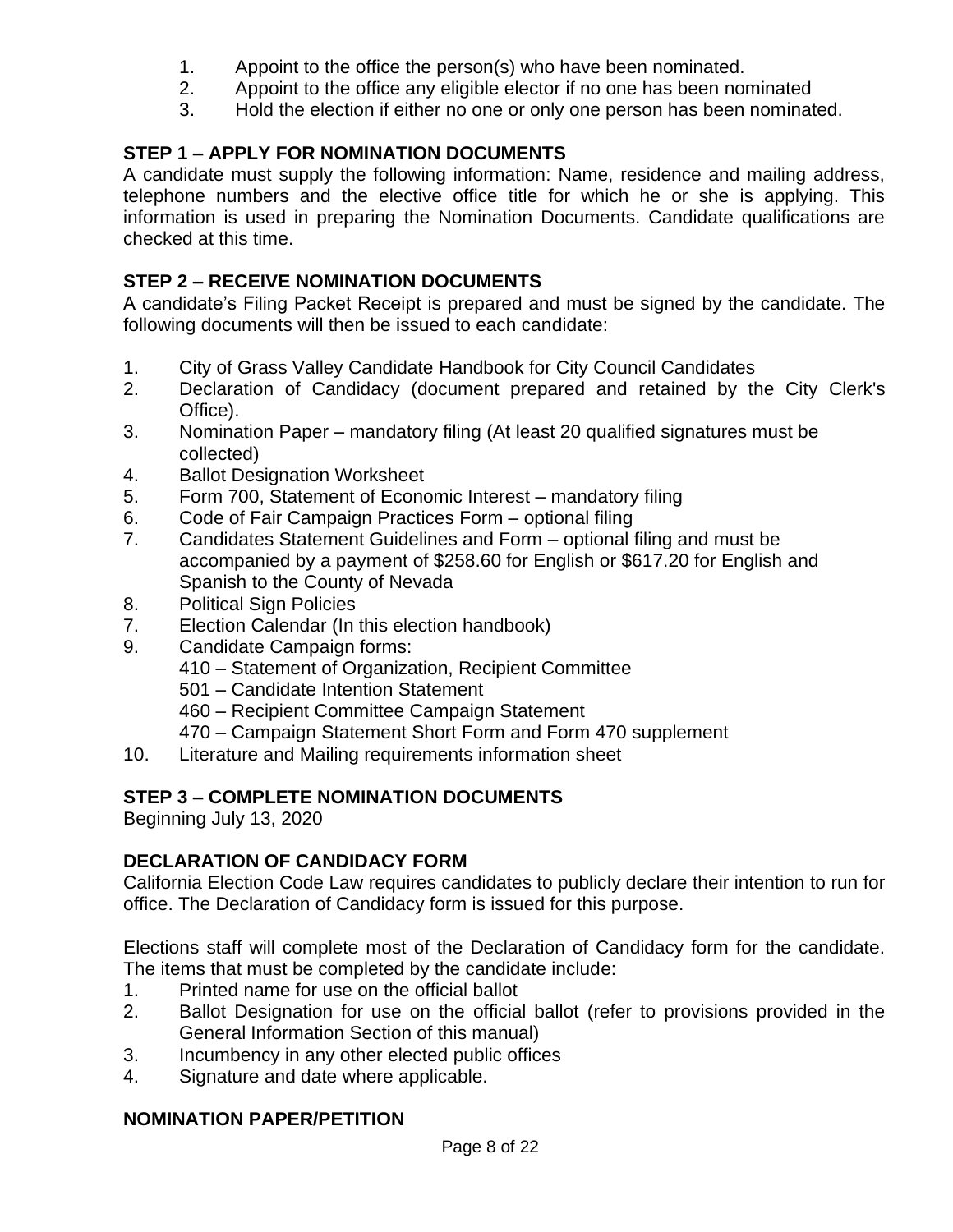Beginning July 13, 2020

All candidates must collect at least 20 qualified signatures to have their name placed on the ballot. 30 signatures are recommended so that the candidate will have at least 20 qualified signatures as required.

# **STEP 4 – FILE NOMINATION DOCUMENTS AND CAMPAIGN DOCUMENTS The following documents must be filed by the final filing date**:

- 1. Nomination Paper mandatory filing
- 2. Ballot Designation Worksheet optional
- 3. Form 700, Statement of Economic Interest mandatory filing
- 4. Code of Fair Campaign Practices optional
- 5. Candidates Statement Guidelines and Form optional filing. Must be accompanied by a payment of \$264.18 for English or \$628.36 for English and Spanish payable to the County of Nevada.

The following FPPC documents must be filed in the location(s) and by deadlines as specified on each form:

# **Form 501**-**Candidate Intention Statement**

File this form prior to soliciting or receiving any contribution, or expenditure of any personal funds (except personal funds used for payment for the statement of qualifications in the ballot pamphlet). Local candidates file one copy of this form with the City of Grass Valley City Clerk's Office and one copy with the Nevada County Elections Office.

# **Form 410-Statement of Organization**

File this form within 10 days of receiving \$2,000 in contributions. Personal funds (except personal funds used for payment for the qualifications in the ballot pamphlet) used to seek or hold elective office is counted toward this \$2,000 threshold. The original form and a copy are filed with the Secretary of State's Office, and another copy is filed with the City of Grass Valley City Clerk's Office and the Nevada County Elections Office. Upon receipt of the Form 410, the Secretary of State's Office will assign an identification number and send you written notification of your identification number. (Identification numbers are also posted on the Secretary of State's website at<http://www.sos.ca.gov/> )

# **Form 460 and Form 470-Campaign Disclosure Reports**

# **If you form a committee:**

File Form 460-Recipient Committee Campaign Statement if you have a controlled committee and you raise contributions totaling \$2,000 or spend \$2,000 during the calendar year. You must file the Form 460 by the filing deadlines specified in the campaign statement filing schedule. Local candidates file an original and a copy with the City of Grass Valley City Clerk's Office and the Nevada County Elections Office.

# **If you do not form a committee:**

File Form 470-Officeholder and Candidate Campaign Statement Short Form if you do not anticipate raising contributions totaling \$2,000 or spending \$2,000 during the calendar year. You must file the Form 470 either when filing the declaration of candidacy or no later than the filing deadline for the first campaign statement. This form is only filed once. Local candidates file an original and a copy with the City of Grass Valley City Clerk's Office and the Nevada County Elections Office.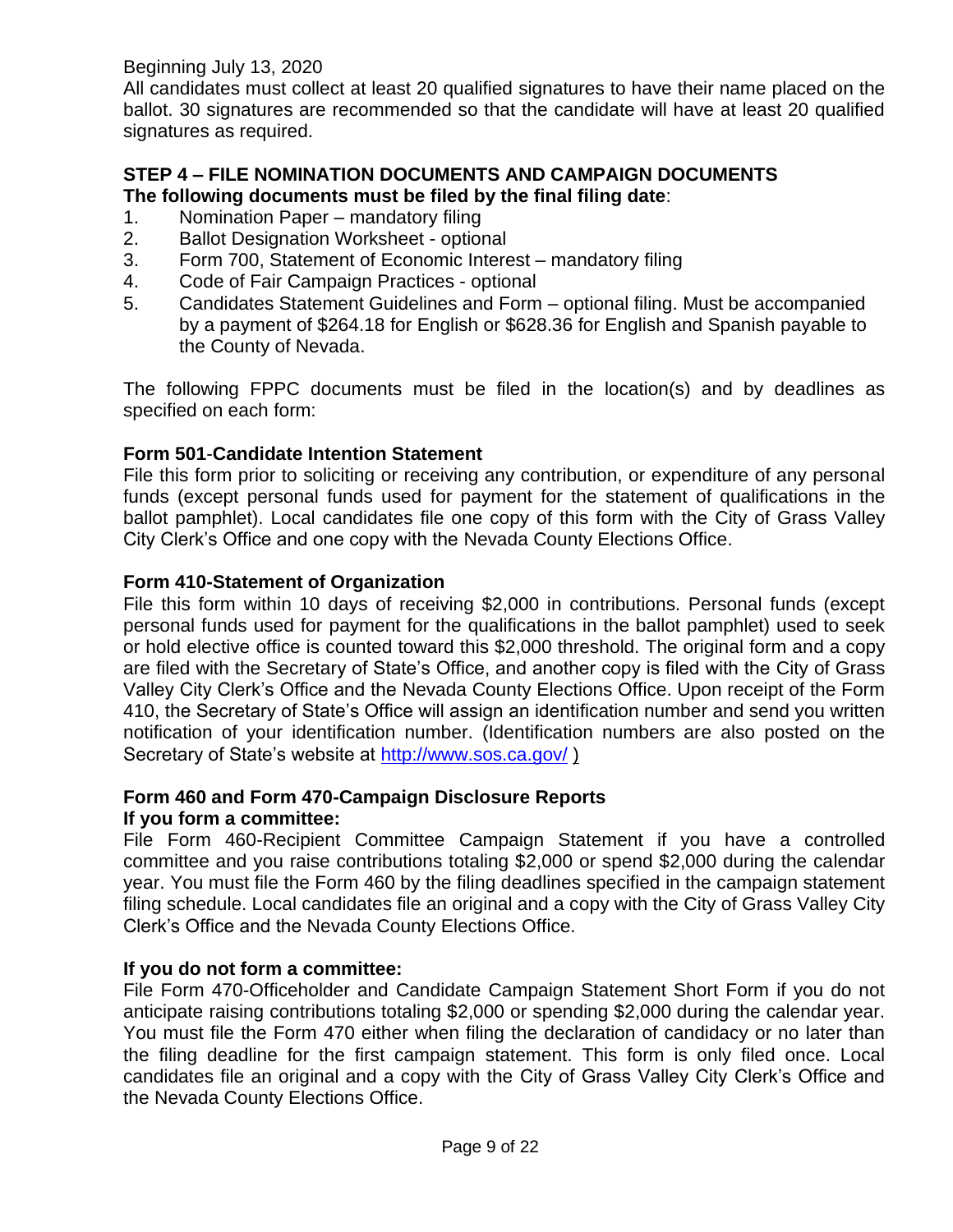# **Supplemental Form 470**

An officeholder/candidate who has filed Form 470 in connection with an election and subsequently received contributions (including monetary and non-monetary contributions, loans, and the candidate's personal funds) totaling \$2,000 or more or makes expenditures totaling \$2,000 or more prior to the election, is required to send written notification. The notification must be sent within 48-hours of receiving contributions totaling \$2,000 or more or making expenditures of \$2,000 or more. The notification must include the name and address of the candidate, the elective office, and the date of election for which the Form 470 was filed and the date contributions or expenditures totaling \$2,000 or more were received or made. The form 470 Supplement may be used as the written notification. Local candidates file an original and a copy with the City of Grass Valley City Clerk's Office and the Nevada County Elections Office.

#### **Form 700**-**Statement of Economic Interests**

**All candidates** must complete a Form 700 Statement of Economic Interests and file it by August 7, 2020 (the final day to file Nomination Papers/Petitions). On the first page, Section 3 "Type of Statement," mark the box in the lower left-hand corner that reads "Candidate." Report investments, interests in real property, and business positions held on the date of filing your Declaration of Candidacy. In addition, report income (including loans, gifts and travel payments) received during the 12 months prior to the date of filing your Declaration of **Candidacy** 

# **CANDIDATE STATEMENT OF QUALIFICATIONS**

**An important new regulation was adopted by the legislature in 2007 regarding candidate statements. Candidates are prohibited from making any reference to any opposing candidate in their candidate statement. If a statement does not comply with this provision it will not be accepted by the City Clerk.**

#### **CANDIDATES ARE ENCOURAGED TO SUBMIT THEIR STATEMENT OF QUALIFICATIONS a THUMB DRIVE. ATTACH A WRITTEN COPY TO THE "STATEMENT OF QUALIFICATIONS" FORM PROVIDED BY THE ELECTIONS OFFICE.**

The Candidate Statement, published in the Voter Information Pamphlet, is optional and is left entirely to candidates to determine if they wish to have one. The Statement may include the candidate's age, occupation (which does not have to match the Ballot Designation that appears below the candidate's name on the ballot) and a 200-word description of the candidate The Statement must be filed at the same time the Declaration of Candidacy is filed, although the candidate may request his/her check not be cashed until it has been determined the office sought will not be contested. No reference to political party affiliation or any mention of political party membership or activity is permitted for candidates for nonpartisan office. No mention of political opponents is allowed; the purpose of the Statement is to explain to voters the *Candidate's* qualifications and experience.

If you purchase a Candidate Statement you will be required to pay the sum of \$264.18 to the County of Nevada for the cost of printing the candidate's statement in English or \$628.36 in English and Spanish. Statements must be filed no later than 5 p.m. on the last day of the nomination period. Statements must be filed at the time Nomination Documents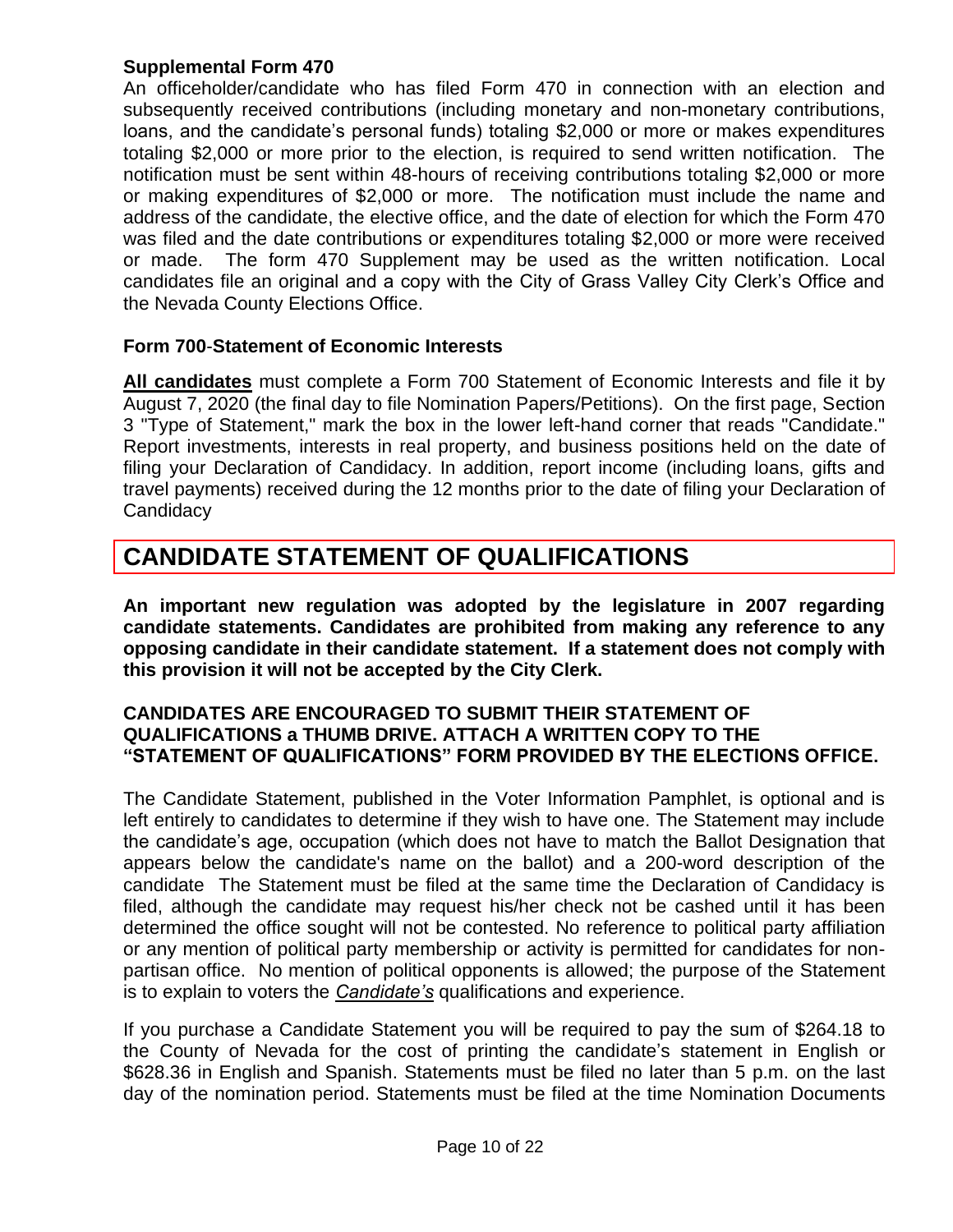A Candidate Statement may be withdrawn, but not changed, during the period for filing Nomination Documents and until 5 p.m. of the next working day after the close of the nomination period. Statements are confidential until after the close of the nomination period.

California Elections Code intends for uniformity of appearance of each Statement of Qualifications. By preparing your Statement in accordance with the guidelines provided, each Statement will be uniformly printed and allowed the same amount of space in the Voter Information Pamphlet. This avoids favored composition or printing of one Candidate's Statement over another.

All statements shall be printed in a uniform size, darkness, and with uniform spacing (EC 13307[b]). All Statements will be set in a left-justified format, so as to fit within a 1/4 page space (for a 200 word statement). Entire statements in all capital letters, multiple indentations, circles, or arrows are prohibited. Generally, any characters that can be produced from a standard keyboard are acceptable (i.e.,!,  $\omega$ ,  $*$ ,  $\cdot$ , (), %, #).

Because the Election Code mandates that all statements must be uniform, **bolded**, CAPITALIZED and Underlined words are not acceptable. Indentations, bullets, or multiple underscoring will not be allowed. Items in a list will not be allowed unless the list is in the form of a paragraph. All Statement of Qualifications should be checked by the candidate for spelling, punctuation and grammar. The county elections official will not edit any material to correct mistakes. **Statements with spelling, punctuation and grammatical errors will be printed exactly as submitted**.

Nothing in the foregoing shall be deemed to make any such statement or the authors thereof free or exempt from any civil or criminal action or penalty because of any false, slanderous or libelous statements offered for printing or contained in the Voter Information Pamphlet.

Copies of all Candidate Statements will be available for public inspection at the Elections Office after the expiration of the filing deadline. (EC 13311)

**Note:** It is the responsibility of the candidate, if he/she has any questions concerning the guidelines for filing a Candidate Statement, to request assistance or clarification. If a Candidate Statement is submitted and found not to be in compliance with these guidelines, the County Clerk will make the necessary formatting changes to bring the statement into compliance - but the County Clerk will not correct spelling or grammatical errors.

**If a candidate wishes to have a Candidate Statement appear in Spanish as well as English**, the charges listed will be doubled and the candidate will also pay \$100.00 for the translation by an approved Spanish language translator retained by the state-certified company that prints Nevada County's Voter Information Pamphlet.

# **WORD-COUNTING GUIDELINES**

The guidelines listed below are used by the county elections official for counting words:

- Name, age, and office title (located at the top of the form) or signature (at the bottom) are not counted, only the text.
- Punctuation marks are not counted as words.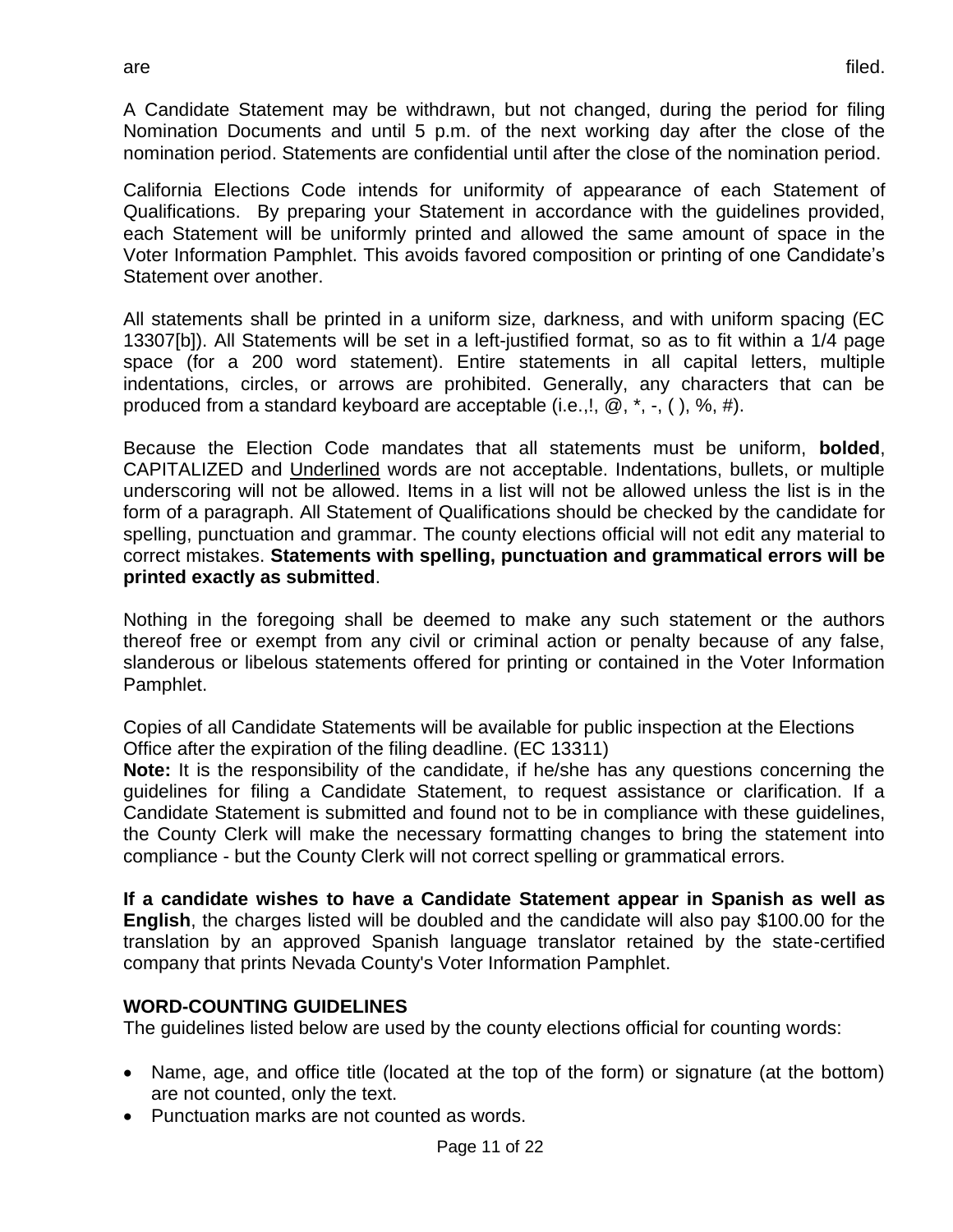- Geographical names such as cities, towns or states are counted as one (1) word. Examples: Los Angeles, City and County of San Francisco, Nevada County
- The words "a", "I", "the", "and", "an", are counted as individual words.
- A monetary amount, such as \$1,000.00, is counted as one (1) word.
- Abbreviations are counted as one (1) word. Examples: UCLA, U.S.A.F., PTA, AFL-CIO
- Hyphenated words that appear in any generally available dictionary shall be considered as one word. Each part of all other hyphenated words shall be counted as a separate word.
- Numeric combinations are counted as one (1) word. Examples: 1999, 13½, 1998-99, 5%, 6/1/99
- Any number which is spelled out, such as "one" shall be considered as a separate word or words. "One" shall be counted as one word, whereas "one hundred" is counted as two words. "#1" is considered one word.

Words will be counted by Elections Staff when submitted. If the text exceeds the word limit, the author will be asked to delete or change a sufficient number of words or sentences until the statement is within the required word limit.

# **CAMPAIGN DISCLOSURE INFORMATION**

**The FPPC has recently simplified and/or consolidated filing forms. However, these changes are not reflected in FPPC manuals, and information therein does not always correspond with recently-updated forms and filing requirements. It is the responsibility of the candidate or committee to clarify inconsistencies and/or solicit answers to questions by contacting the FPPC toll-free at 1-866-275-3772. All FPPC forms and instructions may be downloaded from the FPPC web site: [www.fppc.ca.gov](http://www.fppc.ca.gov/)**

#### **CAMPAIGN DISCLOSURE FORMS**

Depending on the form, the forms listed or copies of the originals must be filed with the Elections Office, the Secretary of State, and/or the Fair Political Practices Commission. Each form specifies where it must be filed, and/or the filing location is described in the FPPC Manual. Amendments to forms must be filed in the same place(s) as the original form.

Form 410 – Statement of Organization.

Form 460 - Officeholder/Candidate/Controlled Committee Campaign Statement - Long Form.

Form 470 – Candidate and Officeholder Campaign Statement – Short Form.

- Form 501 -- Candidate Intention Statement.
- Form 700 -- Statement of Economic Interests.

The Political Reform Act of 1974 requires all candidates for state and local elective office, all state and local elected officeholders, proponents of state ballot measures who control a ballot measure committee, and committees supporting or opposing state and local candidates, all measures, and petition circulation drives to file campaign disclosure statements disclosing contributions received and expenditures made.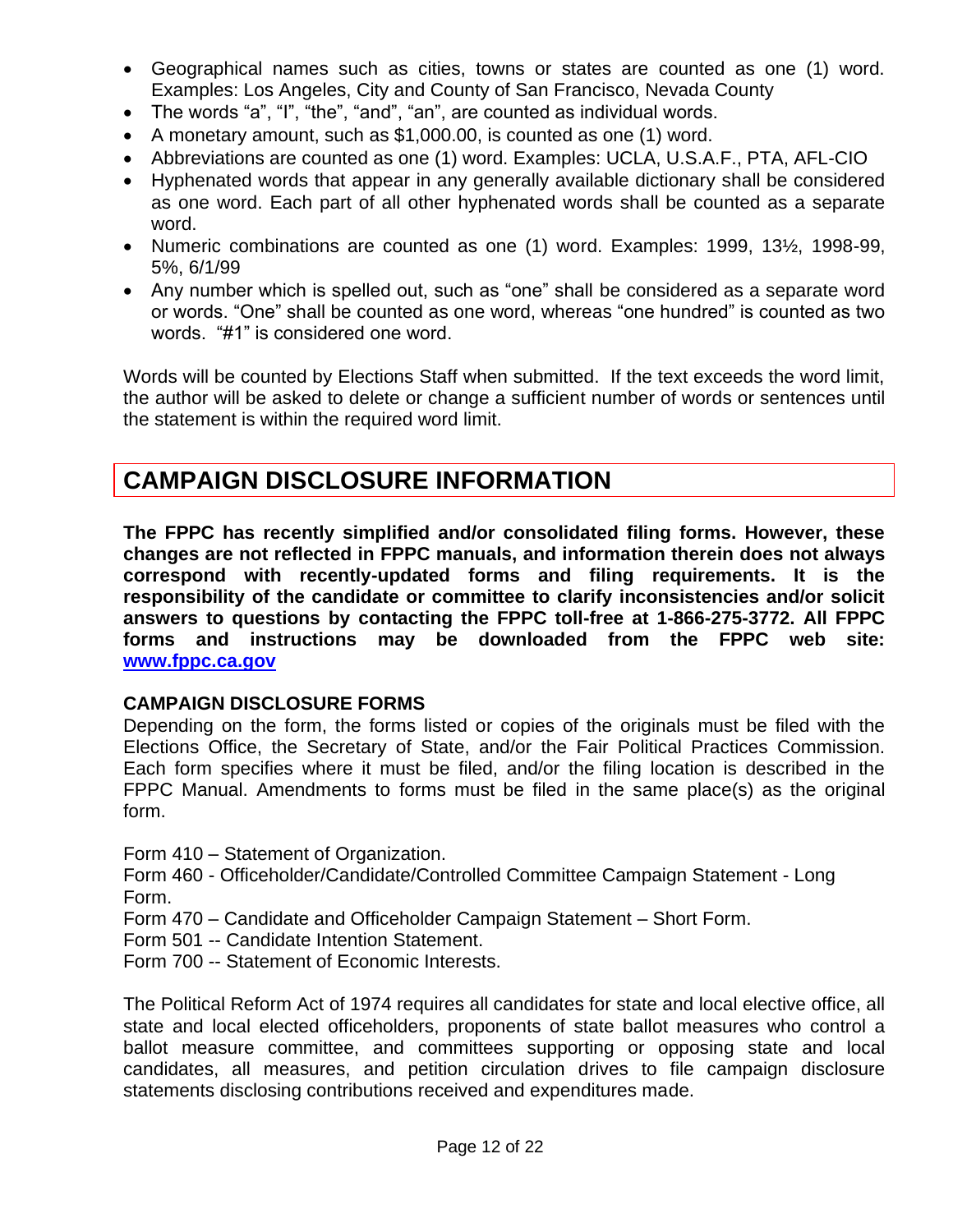It is the responsibility of candidates and/or committees to be aware of and to file the required campaign disclosure statements in a correct and timely manner; all candidates will sign an "FPPC Information Acknowledgement" form. The law provides for a \$10 per day late filing penalty for a statement filed after the prescribed deadline. The method of delivery (mail, in person, fax) that is acceptable varies between deadlines. Any person who violates any provision of the Political Reform Act may be liable in an administrative proceeding for an amount up to \$5,000 per violation (GC 83116c).

All disclosure statements are a matter of public record. They may be inspected at the Elections Office by anyone, and copies may be purchased at ten cents (\$.36) per single sided page.

A candidate who will not receive contributions from others, and whose only expenditures will be from personal funds for the filing fee and/or statement of qualifications in the Sample Ballot Booklet, does not need to file Form 501 nor 410. If the candidate has not already filed an annual Form 470, the candidate is encouraged to file a Form 470 at the time of filing nomination papers, and must do so no later than the first pre-election filing.

Candidates and officeholders who make campaign-related expenditures from personal funds not to exceed \$2,000 must file Form 501. Candidates who plan to use personal funds exceeding \$2,000 to pay campaign-related expenses, other than filing fees and/or statement of qualifications in the Sample Ballot Booklet, deposit those funds into an appropriate campaign bank account prior to making the expenditure and file Forms 501 and 410.

**Before a candidate may solicit or receive any contributions from others**, a Candidate Intention, Form 501, must be filed. If the Candidate files a Form 470 and receives contributions, a bank account must be opened. If the Candidate files a Statement of Organization Form 410, the bank account information is provided on the Form 410. Contributions of \$100 or more may not be received in cash, but must be on a written instrument that shows both the recipient's and contributor's names.

**Before a candidate may accept campaign donations from others**, a bank account must be opened. However, personal funds may be used for the 1) filing fee, 2) Candidate Statement of Qualifications fee, and/or 3) up to the first \$2,000 for campaign expenditures as long as no contributions were received from others.

**A Form 470 may be filed annually, when submitting a declaration of candidacy**, or no later than the deadline for the first pre-election campaign statement if the officeholder or candidate does not have an active controlled committee and will not receive \$2,000 in contributions during the year.

**If an officeholder or candidate files a Form 470 in connection with an election**, and subsequently receives more than \$2,000 in contributions, a Form 470 Supplement must be filed with the Secretary of State, the local filing officer, and with each opposing candidate within 48 hours. Regular mail may not be used.

**If an officeholder or candidate receives \$2,000 in contributions**, including personal funds used for campaign-related expenses, a Statement of Organization, Form 410, must be filed. See the FPPC manual for deadlines.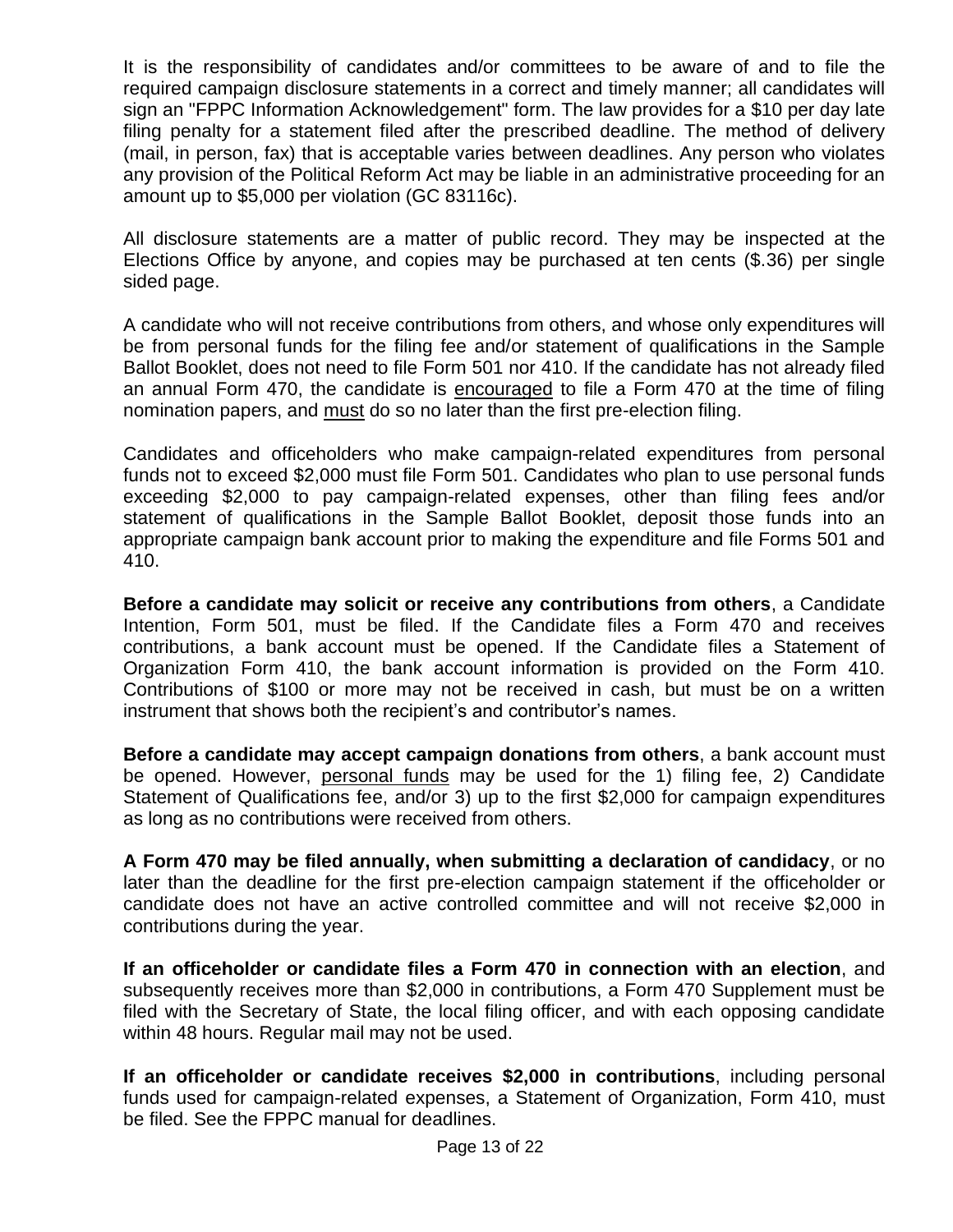**Once a Form 410 has been filed, the officeholder or candidate must file an** Officeholder/ Candidate/Controlled Committee Campaign Statement, California Long Form 460 for all pre-election and semi-annual filings, whether or not it is an election year. The controlled committee is considered active until the Form 410 Termination has been filed. Whenever there is a change in any of the information contained in a Statement of Organization, a Form 410 must be filed with the Secretary of State and a copy filed with the local elections officer within 10 days to reflect the change.

# **OTHER IMPORTANT INFORMATION FOR CAMPAIGN COMMITTEES**

#### **Tax ID Numbers**

Some banks may require a committee to obtain a Tax ID Number before opening an account. Please contact the Internal Revenue Service for further detail. You may apply for an ID Number using IRS Form SS-4. Please note that the Committee ID Number issued to you by the Secretary of State is separate and distinct from the Tax ID Number you may obtain from the IRS. The two numbers are not interchangeable.

#### **FPPC Regulation 18402 – Requires that all candidate-controlled committees formed after July 1, 2007 must contain the last name of the candidate in the name of the committee.**

#### **Proposition 34**

Proposition 34, passed in 2000 contains many regulations on campaign contributions and expenditures that apply to candidates and committees for local office. The full text of Proposition 34 and many useful support documents are available on the FPPC's website.

# **CODE OF FAIR CAMPAIGN PRACTICES**

At the time an individual files his/her Declaration of Candidacy, Nomination Paper/Petition, or any other paper evidencing an intention to be a candidate for public office, the Elections Office will give the individual a blank form of the Code of Fair Campaign Practices. The Elections Office will inform each candidate for public office that subscription to the Code, by signing and returning the form, is voluntary. (EC 20440)

The Legislature hereby declares that the purpose of this chapter is to encourage every candidate for public office in this state to subscribe to the Code of Fair Campaign Practices.

It is the intent of the Legislature that every candidate for public office in this state who subscribes to the Code of Fair Campaign Practices will follow the basic principles of decency, honesty, and fair play in order that, after vigorously contested but fairly conducted campaigns, the citizens of this state may exercise their constitutional right to vote, free from dishonest and unethical practices which tend to prevent the full and free expression of the will of the voters. (EC 20400)

The purpose in creating the Code of Fair Campaign Practices is to give voters guidelines in determining fair play and encourage candidates to discuss issues instead of untruths and distortions. (EC 20400)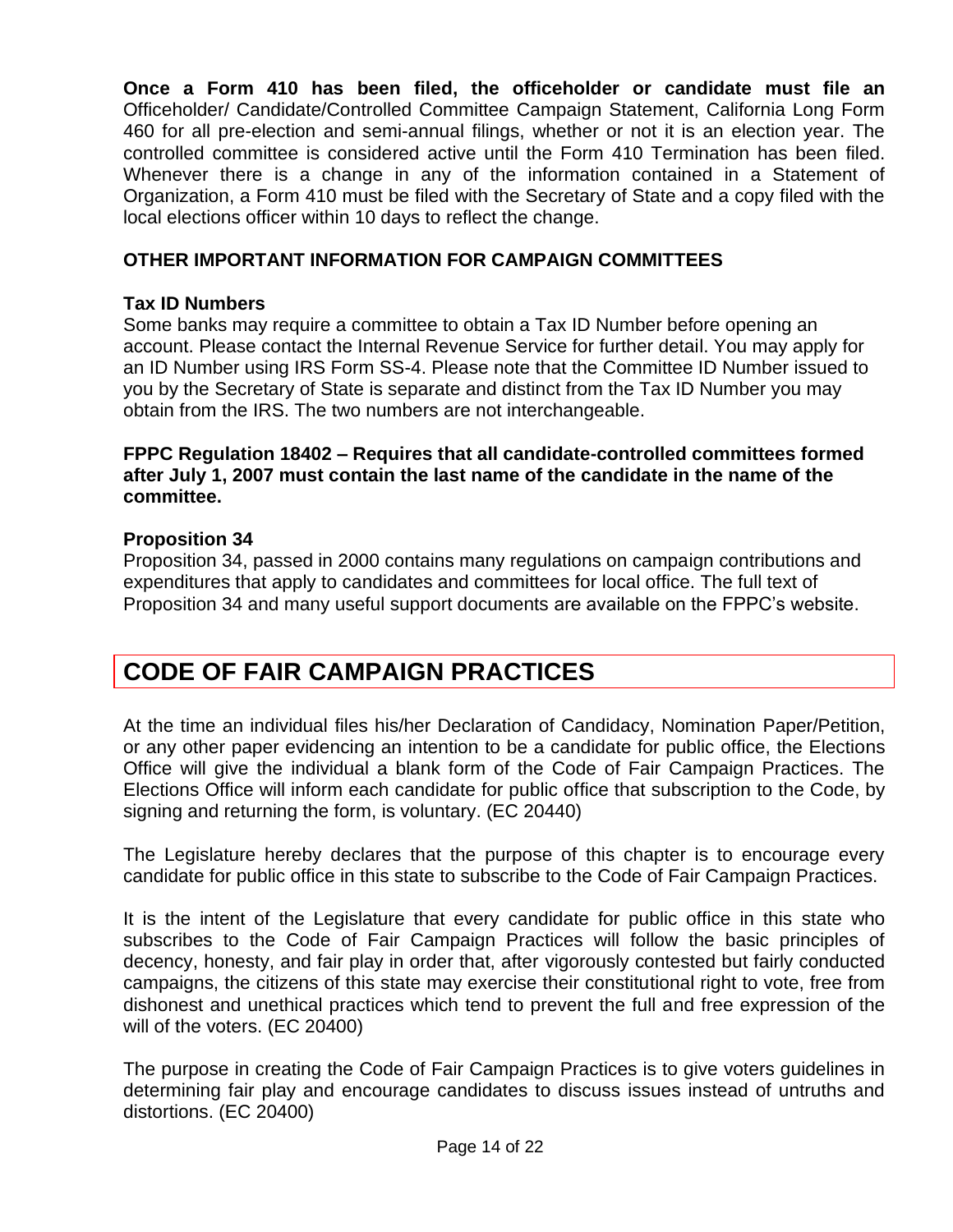In the case of a committee making an independent expenditure as defined in Section 82031 of the Government Code, the Secretary of State will provide a blank form and a copy of this chapter to the individual filing, in accordance with Title 9 (commencing with Section 81000) of the Government Code, an initial Campaign Statement on behalf of the committee. (EC 20440)

The Elections Office will accept, at all times prior to the election, all completed forms which are properly subscribed to by a candidate for public office and shall retain them for public inspection until 30 days after the election. (EC 20442) Every code subscribed to by a candidate for public office pursuant to Chapter 6 of Division 20 of the Elections Code is a public record open for public inspection. (EC 20443) In no event shall a candidate for public office be required to subscribe to or endorse the Code. (EC 20444)

# **POLITICAL SIGNS**

**NO SIGNS IN PUBLIC RIGHT-OF-WAY.** A political sign is any type of posted advertisement used to promote or defeat a candidate and/or measure for an election. **Political signs are not allowed within 100 feet of the entrance to a polling place on Election Day.** It is highly recommended that candidates purchase a list of Nevada County polling places so they can remove any signs within 100 feet of a polling place the day BEFORE Election Day.

**CITY OF GRASS VALLEY:** No person shall post, stick, stamp, paint or otherwise fix, or cause the same to be done by any person, any notice, placard, card, poster, advertisement or other paper or device calculated to attract the attention of the public, to or upon any sidewalk, crosswalk, curb or curbstone, flagstone, or any other portion or part of any public way or public place, or any lamp post, electric light, telegraph, telephone or trolley line pole, or railway structure, hydrant, shade tree or tree-box or upon the piers, columns, trusses, girders, railings, gates or other parts of any public bridge or viaduct, or other public structure or building, or upon any pole, box or fixture of the fire alarm or police telegraph system except such as may be authorized or required by the laws of the United States, or state, and the ordinances of the City. (GV City Code Sec. 5.28.020) **NO SIGNS IN PUBLIC RIGHT-OF-WAY.**

# **Temporary political signs shall be allowed without a sign permit**.

Political signs are allowed in compliance with the following requirements.

a. No political sign shall be erected prior to 90 days before the election to which the sign pertains.

b. In commercial, industrial, and other non-residential zones, each political sign and the total of all political signs on a parcel shall not exceed 32 square feet in total sign area.

c. In residential zones, no political sign shall exceed four square feet in total sign area.

d. No political sign shall be located within a public right-of-way.

e. All political signs shall be removed within 5 days after the election to which the signs pertain.

**COUNTY OF NEVADA:** Political Signs/temporary signs not exceeding 32 square feet per sign are permitted, providing that such signs are not posted more than 90 days preceding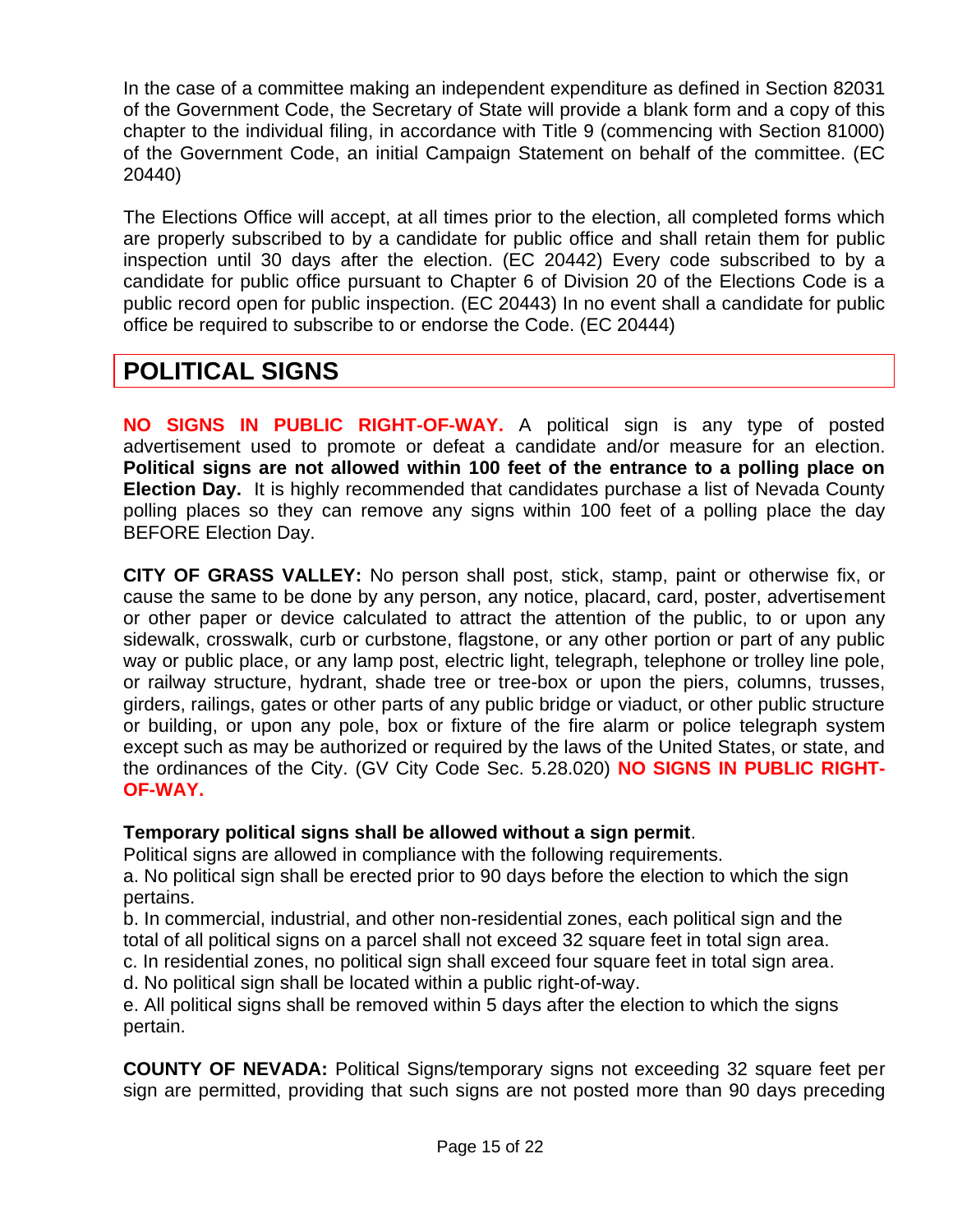the election and are removed within 10 days following the election. (Nevada County Zoning Ordinance Sec. L-II, 4.2.12).

# **LEGISLATIVE INTENT/CAMPAIGN LITERATURE**

The following code sections pertaining to campaign literature and related matters have been reproduced in full for your information. The Legislature Finds and Declares:

That a need exists for adequate identification of the source of campaign appeals directed at the voters in order to assist them in making rational decisions at the polls.

That by requiring such identification of campaign literature, the public is better able to evaluate the source of campaign material, may be more adequately informed, and can better distinguish between truth and falsity.

That by requiring identification, anonymous attacks, which cannot adequately be responded to in the heat of a campaign, will be discouraged.

That by requiring identification, a candidate who believes he has been libeled may more readily seek redress in a civil action for damages.

That limiting identification requirements to pejorative campaign material is inadequate because subtle attacks on candidates or measures can be framed which appear to be supportive but, in fact, are pejorative.

That a distinction needs to be made between campaign materials of small size that usually carry little more than a "Vote for " message, such as is often the case with buttons, matchbooks, pens, and the like on the one hand, and campaign materials which carry more complex messages on the other. In the case of the former, because of their characteristically small size and limited content, it would be an undue burden to require that identification as to source be included.

**Gov. Code Sec. 84305. Manner of Sending Mass Mailings**. (200 or more of identical or nearly identical pieces of mail)

(a) Except as provided in subdivision (b), no candidate or committee shall send a mass mailing unless the name, street address, and city of the candidate or committee are shown on the outside of each piece of mail in the mass mailing and on at least one of the inserts included within each piece of such mailing in no less than 6-point type which shall be in a color or print which contrasts with the background so as to be easily legible. A post office box may be stated in lieu of a street address if the organization's address is a matter of public record with the Secretary of State. (b) If the sender of the mass mailing is a single candidate or committee, the name, street address, and city of the candidate or committee need only be shown on the outside of each piece of mail. (c) If the sender of a mass mailing is a controlled committee, the name of the person controlling the committee shall be included in addition to the information required by subdivision (a).

#### **EC Sec. 20008. Political Advertisement Requirements.**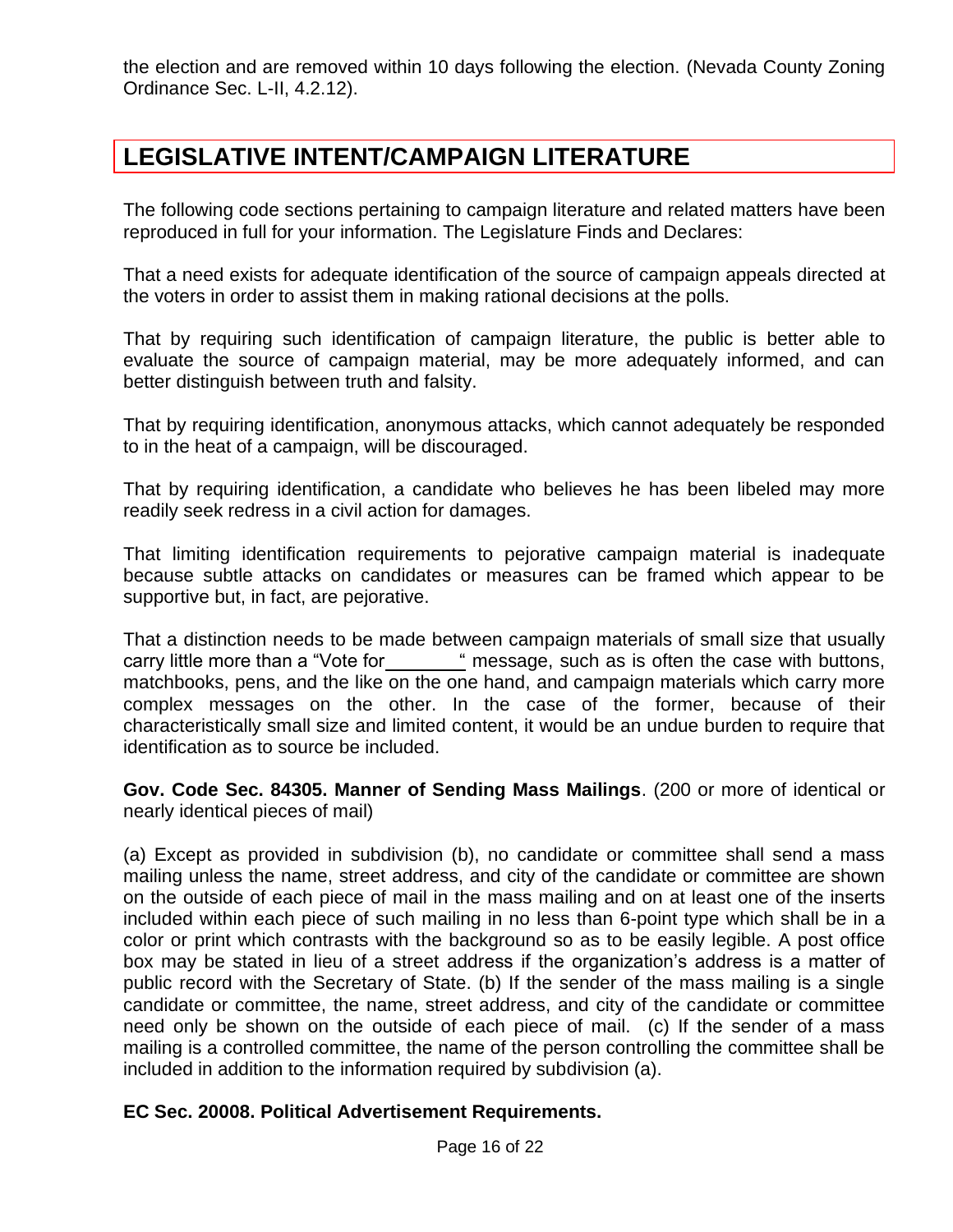Any "Paid Political Advertisement" that refers to an election or to any candidate for state or local elective office and that is contained in or distributed with a newspaper, shall bear on each surface or page thereof, in type or lettering at least half as large as the type or lettering of the advertisement or in 10-point roman type, whichever is larger, the words "Paid Political Advertisement." The words shall be set apart from any other printed matter. As used in this section "Paid Political Advertisement" shall mean and shall be limited to, published statements paid for by advertisers for purposes of supporting or defeating any person who has filed for an elective state or local office.

# **EC Sec. 20009. Simulated Ballot Requirements**.

Every simulated ballot or simulated sample ballot shall bear on each surface or page thereof, in type or lettering at least half as large as the type or lettering of such statement or words or in 10-point roman type, whichever is larger, in a printed or drawn box and set apart from any other printed matter, the following statement:

# **NOTICE TO VOTERS (Required by Law)**

"This is not an official ballot or an official sample ballot prepared by the County Elections Official or the Secretary of State. This is an unofficial, marked ballot prepared by (insert name and address of the person or organization responsible for preparation thereof)."

Nothing in this section shall be construed to require this notice in any editorial or other statement appearing in a regularly published newspaper or magazine other than a paid political advertisement.

No simulated ballot or simulated sample ballot referred to in subdivision (a) shall bear any official seal or the insignia of any public entity, nor shall that seal or insignia appear upon the envelope in which it is mailed or otherwise delivered. The Superior Court, in any case brought before it by a registered voter, may issue a temporary or permanent restraining order or injunction against the publication, printing, circulation, posting, or distribution of any matter in violation of this section, and all cases of this nature shall be in a preferred position for purposes of trial and appeal, so as to assure the speedy disposition thereof.

#### **EC Sec. 16. Literature Requirements**.

A copy of Section 84305 of the Government Code shall be provided by the elections official to each candidate or his or her agent at the time of filing the declaration of candidacy and to the proponents of a local initiative or referendum at the time of filing the petitions.

#### **EC Sec. 18301. Printing of Simulated Sample Ballots**.

In addition to any other penalty, any person who prints or otherwise duplicates, or causes to be printed or duplicated, a simulated ballot or simulated sample ballot that does not contain the statement required by Section 20009 or that uses an official seal or insignia in violation thereof, is guilty of a misdemeanor.

#### **EC Sec. 18302. Distribution of Precinct Polling Place Information**.

Every person is guilty of a misdemeanor who knowingly causes to be mailed or distributed, or knowingly mails or distributes, literature to any voter that includes a designation of the voter's precinct polling place other than a precinct polling place listed for that voter in an official precinct polling list that constituted the latest official precinct polling list at sometime not more than 30 days prior to such mailing or distribution.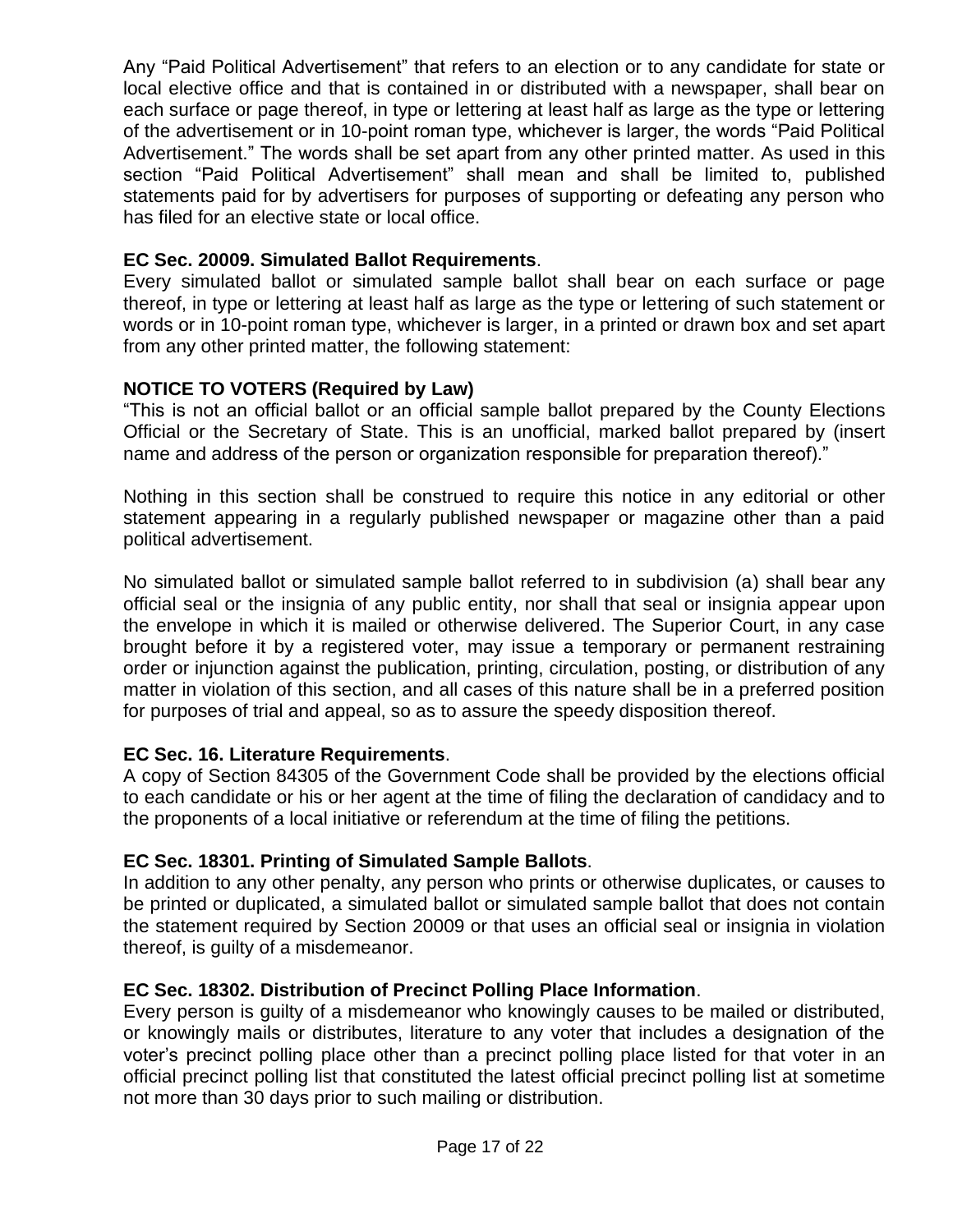### **EC Sec. 20202. Authorization To Use Candidate or Committee Name**.

It is unlawful for any person who solicits funds for the purpose of supporting or promoting any candidates or committees to include in any part of its name the name of that candidate or committee unless that person shall have previously obtained the authorization of the candidate or committee or the candidate's or committee's designated agent to use the candidate's or committee's name in the name of that person.

Authorization by a candidate or committee shall not be construed as rendering the person soliciting funds a controlled committee as defined by Section 82016 of the Government Code.

#### **EC Sec. 20203. Notice of Non-authorization To Be Included In Fundraising Communication**.

Any person who solicits or receives contributions on behalf of any candidate or committee for the purported and exclusive use of that committee or the candidate's election campaign and who is not authorized by the candidate or committee or the candidate's or committee's designated agent to do so, shall include a notice in any fundraising communication, whether through any broadcasting station, newspaper, magazine, printed literature, direct mailing, or any other type of general public advertising, or through telephone or individual oral fundraising appeal, clearly and conspicuously stating that the person is not authorized by the candidate or committee and that the candidate or committee is not responsible for the actions of that person.

#### **EC Sec. 18576. Willful Interference With Return Of Absent Voter Ballot Application**.

Any person who willfully (a) interferes with the prompt delivery of a completed absent voter ballot application, (b) retains a completed absent voter ballot application, without the voter's authorization, for more than three days excluding weekends and state holidays, or by the deadline for return of absent voters' ballot applications, whichever is earlier, or (c) denies an applicant the right to return his or her own completed absent voter ballot application to the local elections official having jurisdiction over the election, is guilty of a misdemeanor.

# **RESOURCES**

#### **CITY OF GRASS VALLEY CITY CLERK'S OFFICE** (530) 274-4700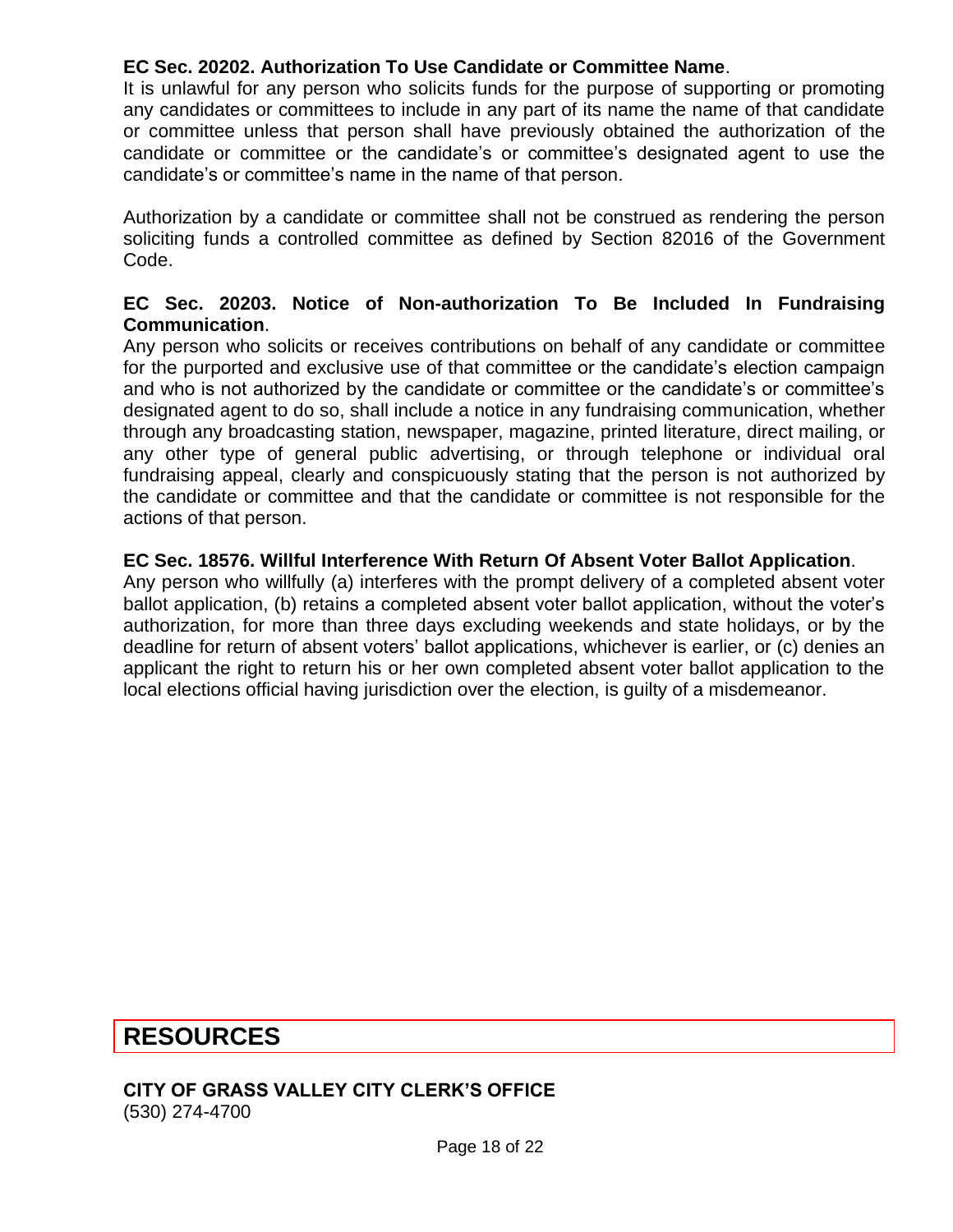Contact the City Clerk's Office for information regarding the nomination process or any information listed in this handbook.

Web Site: [www.cityofgrassvalley.com](http://www.cityofgrassvalley.com/) info@cityofgrassvalley.com

# **NEVADA COUNTY ELECTIONS OFFICE**

(530) 265-1298 Toll-free at 1-888-395-1298 from Lake of the Pines or Truckee within Nevada County Fax (530) 265-9829 Web Site: [www.mynevadacounty.com/695/R](http://www.mynevadacounty.com/695/)egistrar-of-Voters Contact the Election Office for information regarding the nomination process or any information listed in this handbook.

# **FAIR POLITICAL PRACTICES COMMISSION**

**1)** Advice line - toll-free 1-866-275-3772 **2)** General line – 916-322-5660 Fax (916) 322-0886 Web Site: [http://www.fppc.ca.gov](http://www.fppc.ca.gov/)

Contact the Technical Assistance Division for information concerning Campaign Disclosure, Conflict of Interest Disclosure and state contribution limits.

# **3) FPPC Legal Division**

For questions Concerning: Conflict of Interest Disqualification or Proper use of Campaign Funds. [Complaint@fppc.ca.gov](mailto:Complaint@fppc.ca.gov)

# **4) FPPC Enforcement Division**

Contact the Enforcement Division for information concerning how to file a complaint under the Political Reform Act. [Complaint@fppc.ca.gov](mailto:Complaint@fppc.ca.gov)

# **STATE FRANCHISE TAX BOARD**

Customer Service: (800) 852-5711 Automated Service: (800) 338-0505 Web Site: [http://www.ftb.ca.gov](http://www.ftb.ca.gov/)

Contact the Franchise Tax Board for information concerning Committee tax status, tax deductible contributions, charitable non-profit groups or any other tax-related question.

# **SECRETARY OF STATE (SOS)**

1) Political Reform Division (916) 653-6224 Fax (916) 653-5045

Web Site:<http://www.sos.ca.gov/>campaign-lobbying/about-political-reform-division/

Contact the Political Reform Division for information concerning Forms 501 or Form 410, political reform, Campaign Committee ID numbers and termination of Campaign Committees.

# **2) SOS Elections Division (916) 657-2166**

http://www.sos.ca.gov/elections/

Contact the Elections Division for information concerning the Elections Code and Statewide Elections Results.

# **CANDIDATE'S ELECTION CALENDAR**

\* Indicates date falls on a weekend or holiday, and is extended until the next business day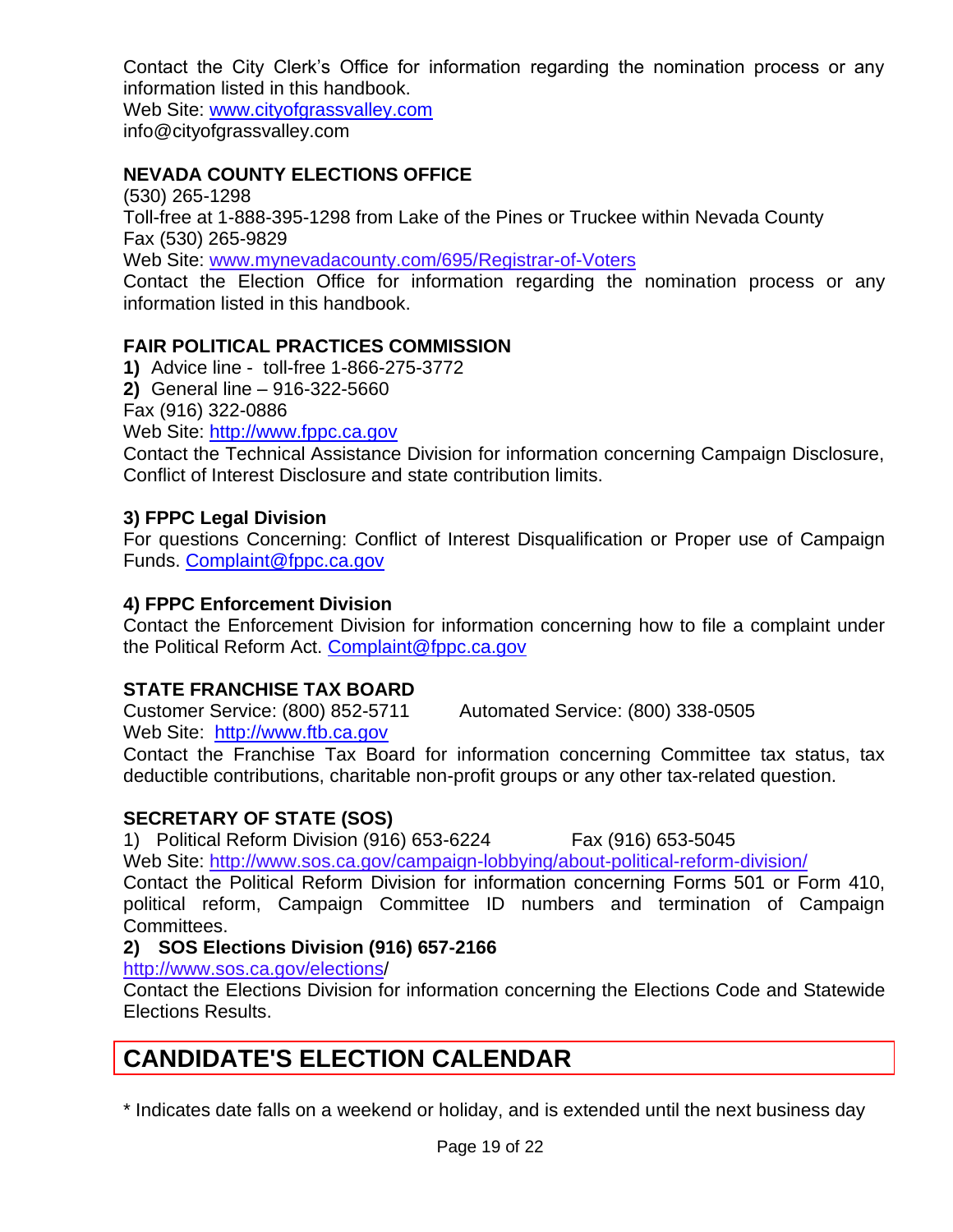July 13 to August 7 (E-113 to E-88)

CANDIDATE FILING PERIOD

Nomination Papers for Municipal Offices

Nomination Documents must be obtained from and filed with the City Clerk. (EC 10220 – 10224; 10227)

#### July 13 to August 7 (E-113 to E-88)

#### CANDIDATE STATEMENTS

Candidates who wish their statements included in the voters pamphlet shall file statements at the time they file Nomination Papers or Declarations of Candidacy. (EC 13307) Candidates' statements are confidential until the expiration of the filing deadline. (EC 13311)

#### August 7 (E-88)

#### CANDIDATE NOMINATION PERIOD DEADLINE

Deadline for candidates to file Nomination Papers and/or Declarations of Candidacy. (EC 10407) This is also the last day for candidates to withdraw Nomination Papers or Declarations of Candidacy. If the nomination period extends due to an incumbent's failure to file, see item at E-83.

#### August 8 – August 12 (E-87 to E-83)

#### NOMINATION PERIOD: EXTENSION

If an incumbent member of the city does not file a Declaration of Candidacy by 5 p.m. on E-88 (August 7), any person other than the incumbent may file a Declaration of Candidacy by 5 p.m. on August 12. This provision does not apply if there is no incumbent eligible to be elected.

\*August 12

#### WITHDRAWING CANDIDATE STATEMENT

Deadline for withdrawing a Candidate Statement. (EC 13307) Ten-day public examination period for a Candidate Statement is August 8 through August 12 (In the case of an office where filing is extended until August 15 because the incumbent did not file, the deadline to withdraw a candidates' statement will be August 12 and the public examination period will be August 8 through August 17.)

November 3 (E-Day) ELECTION DAY

# **FPPC ELECTION FILING SCHEDULE**

**Candidates for Local Office November 3, 2020 Election**

Page 20 of 22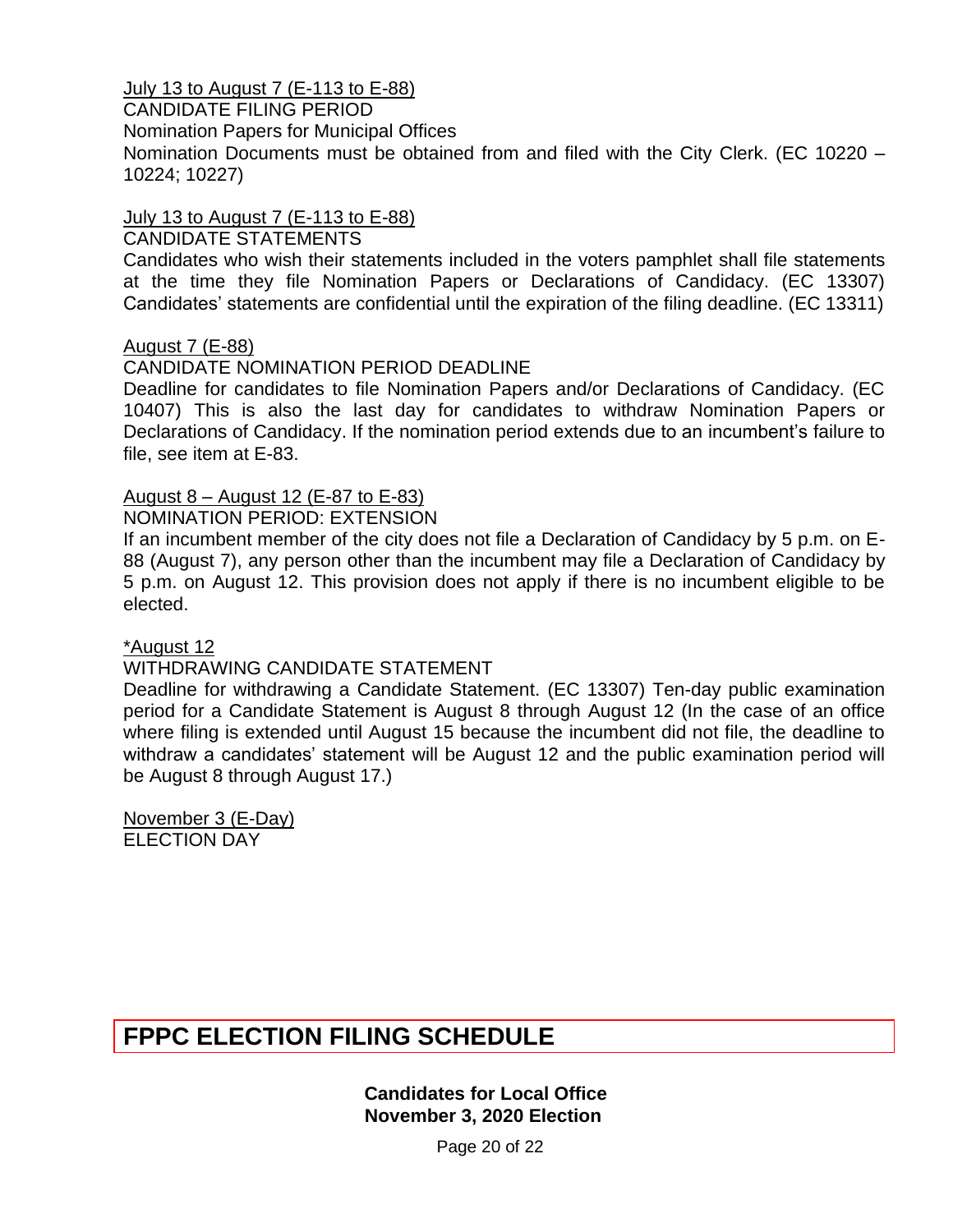| <b>Deadline</b>                                                 | <b>Period</b>            | Form          | <b>Notes</b>                                                                                                                                                                                                                                                                                                                                                                                                                                                                                                                |
|-----------------------------------------------------------------|--------------------------|---------------|-----------------------------------------------------------------------------------------------------------------------------------------------------------------------------------------------------------------------------------------------------------------------------------------------------------------------------------------------------------------------------------------------------------------------------------------------------------------------------------------------------------------------------|
| July 31, 2020<br>Semi-Annual                                    | Thru-<br>6/30/2020       | 460           | - All committees must file Form 460                                                                                                                                                                                                                                                                                                                                                                                                                                                                                         |
| <b>Within 24 Hours</b><br><b>Contribution</b><br><b>Reports</b> | 8/5/2020-<br>11/3/2020   | 497           | File if a contribution of \$1000 or more in the aggregate is<br>$\blacksquare$<br>received from a single source.<br>• File if a contribution of \$1000 or more in aggregate is made to<br>another candidate or measure being voted upon November 3,<br>2020<br>• The recipient of a non-monetary contribution of \$1000 or<br>more must file a Form 497 within 48 hours from the time the<br>contribution is received.<br>• File by personal delivery, e-mail, guaranteed overnight<br>service, fax or online if available. |
| Sept. 24, 2020                                                  | 7/1/2020-<br>9/19/2020   | 460 or<br>470 | Each candidate listed on the ballot must file Form 460 or Form<br>470 (see below)                                                                                                                                                                                                                                                                                                                                                                                                                                           |
| 1 <sup>st</sup> Pre-Election                                    | 9/19/2020                | 460           | All committees must file this report. Paper copies must be filed<br>by personal delivery or guaranteed overnight service only.                                                                                                                                                                                                                                                                                                                                                                                              |
| Oct. 22, 2020<br>2 <sup>nd</sup> Pre-Election                   | 9/20/2020-<br>10/17/2020 | 460           | All committees must file Form 460<br>File by personal delivery, guaranteed overnight service or<br>online, if available.                                                                                                                                                                                                                                                                                                                                                                                                    |
| February 1, 2021<br>Semi-Annual                                 | 10/17/2020<br>12/31/2020 | 460           | All Committees must file Fprm 460 unless the committee filed<br>termination Forms 410 and 460 before December 31, 2020                                                                                                                                                                                                                                                                                                                                                                                                      |

**Additional Notes:** 

• **Period Covered: The period covered by any statement begins on the day after the closing date of the last statement filed, or January 1, if no previous statement has been filed.** 

• **Local Ordinance: Always check on whether additional local rules apply.** 

• **Deadline Extensions: Deadlines are extended when they fall on a Saturday, Sunday, or an official state holiday. This extension does not apply to the deadline for a Form 497 due the weekend before the election, or to any Form 496. Such reports must be filed within 24 hours regardless of the day of the week. Statements filed after the deadline are subject to a \$10 per day late fine.** 

• **Method of Delivery: All paper filings may be filed by first class mail unless otherwise noted. A paper copy of a report may not be required if a local agency requires online filing pursuant to a local ordinance.** 

• **Form 501: All candidates must file Form 501 (Candidate Intention Statement) before soliciting/receiving contributions. Fair Political Practices Commission Page 2 of 2 California**  • **Form 460: Candidates who have raised/spent \$2,000 or more file the Form 460. The Form 410 (Statement of Organization) must also be filed once \$2,000 or more has been raised/spent.**